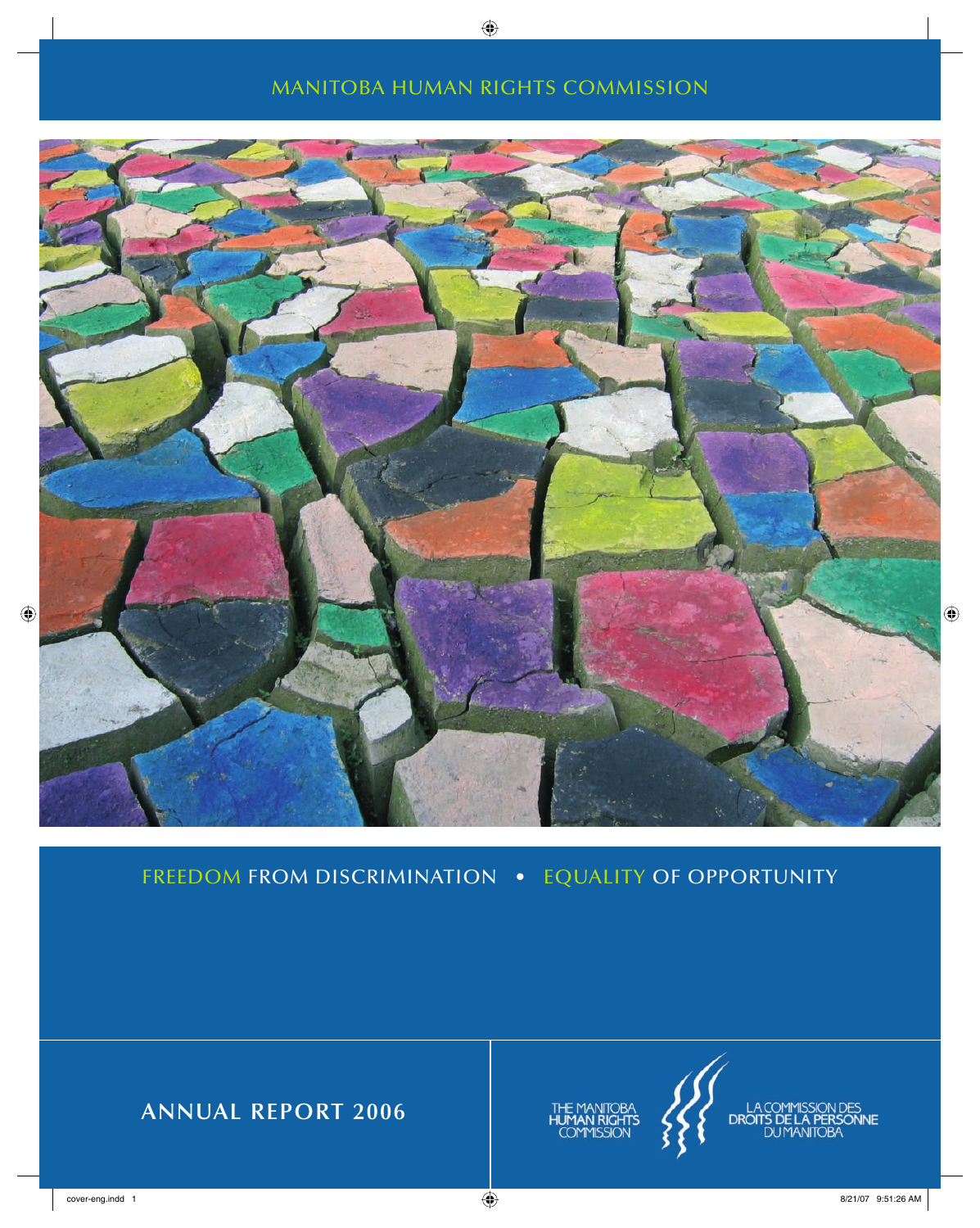## The Manitoba **Human Rights**  Commission

#### **Winnipeg**

7th floor - 175 Hargrave Street Winnipeg, Manitoba R3C 3R8 Ph: (204) 945-3007 Toll Free: 1-888-884-8681 TTY: (204) 945-3442 Fax: (204) 945-1292 E-mail: hrc@gov.mb.ca

#### **Brandon**

Provincial Government Building 353-340 Ninth Street Brandon, Manitoba R7A 6C2 Ph: (204) 726-6261 Toll Free: 1-800-201-2551 TTY: (204) 726-6152 Fax: (204) 726-6035

#### **The Pas**

2nd floor - Otineka Mall P.O. Box 2550 The Pas, Manitoba R9A 1M4 Ph: (204) 627-8270 Toll Free: 1-800-676-7084 TTY: (204) 623-7892 Fax: (204) 623-5404

#### *Collect calls accepted*

### *Cover*

#### *Photo: "Assiniboine Art Action"*

*Photographer Lily Rosenberg captured this chaos of colour on the parched mud banks of the Assiniboine River in Winnipeg.* 

*The colours on the surface represent the beauty found in our diversity and the importance of both recognizing our difference and appreciating it. The cracks caused by the receding waters reveal a sad truth that we can be overwhelmed, and divided by powerful forces, whether natural or made by us, in such forms as racism, sexism, ageism or homophobia.*  The underlying landscape of earth and mud, influenced by the rise and fall of a river, remind us that, at our core, we are all basically made of the same stuff and that there is a powerful strength and resilience to be found in our common human *roots and in our mutual responsibilities to each other.* 

*The Commission would like to thank the anonymous person or persons who took the time to both notice the beauty in the shapes formed on the banks of the Assiniboine River, and to add colour to the mosaic.*

*Bilingual Web-site www.gov.mb.ca/hrc*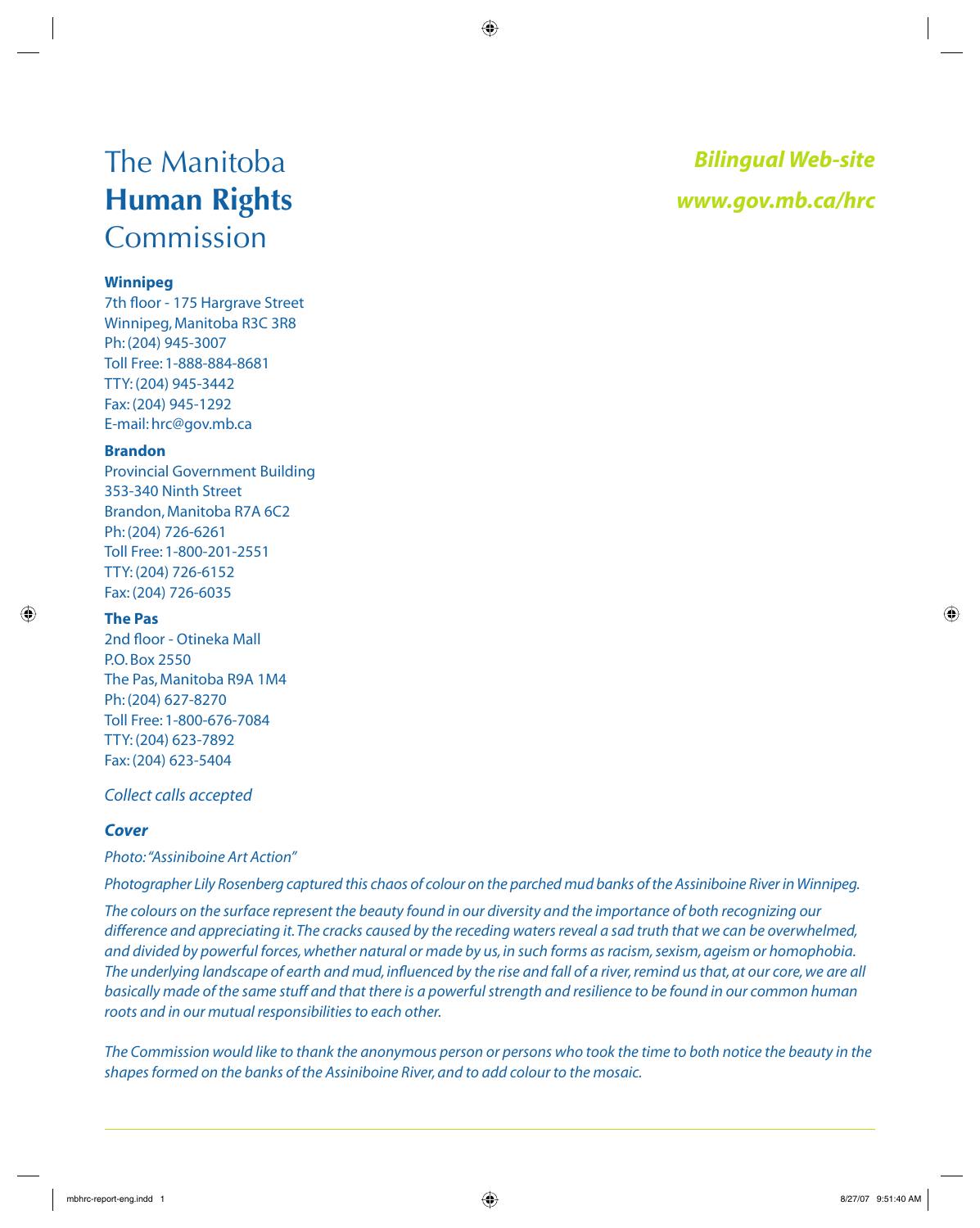## **HUMAN RIGHTS CODE (MANITOBA)**

*The Code* prohibits unreasonable discrimination in employment, housing, contracts and services available to the public, on the following grounds:

- Ancestry
- Nationality or national origin
- Ethnic background or origin
- Religion or creed, or religious belief, religious association or religious activity
- Age
- Sex, including pregnancy, or circumstances related to pregnancy
- Gender-determined characteristics
- Sexual orientation
- Marital or family status
- Source of income
- Political belief, political association or political activity
- Physical or mental disability

Members of other historically disadvantaged groups may also be able to file a complaint. Publicizing a sign or statement that indicates or advocates discrimination is also prohibited.

Most employers, landlords or service providers that are located in Manitoba are regulated by provincial law and so are bound by Manitoba's *Human Rights Code*. Some private businesses, such as airlines, banks, and telecommunication enterprises, as well as the federal civil service and many First Nations governments and organizations, however, are regulated by federal law. Complaints against them must, therefore, be filed with the Canadian Human Rights Commission under federal human rights law.

The Manitoba Human Rights Commission enforces the anti-discrimination provisions of *The Code*. It is authorized to mediate and investigate complaints of discrimination, to refer matters to adjudication, and to educate the public and promote human rights issues.



### **ANNUAL REPORT 2006**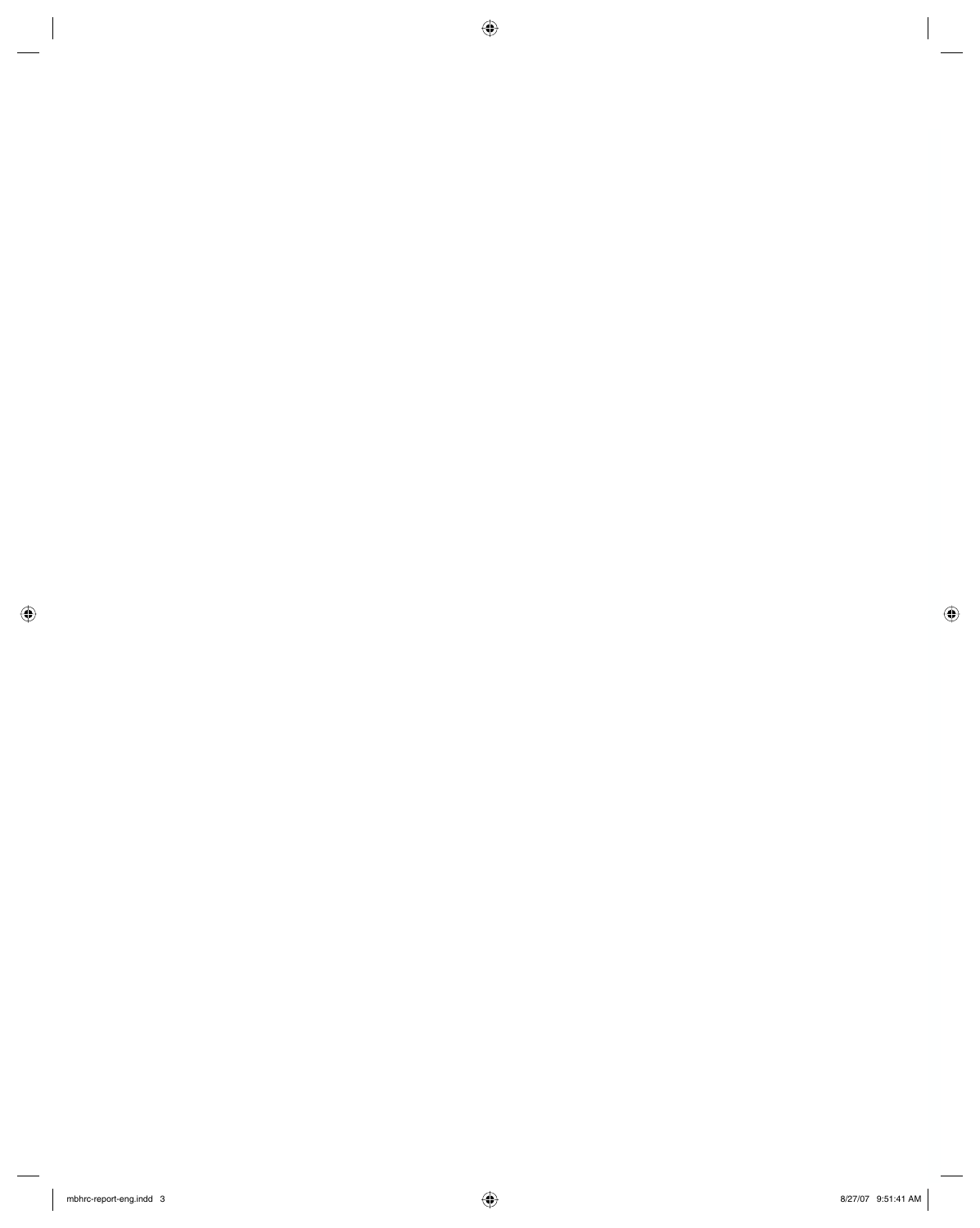

### **ATTORNEY GENERAL MINISTER OF JUSTICE**

 $\begin{array}{c} \text{Room 104}\\ \text{Legislative Building}\\ \text{Winnipeg, Manitoba, CANADA}\\ \text{R3C 0V8} \end{array}$ 

**His Honour** The Honourable John Harvard Lieutenant-Governor of Manitoba

Sir:

May it please your Honour, it is my pleasure to present to you, the Annual Report of The Manitoba Human Rights Commission for the year 2006.

Respectfully submitted,

Dave Chomiak

Minister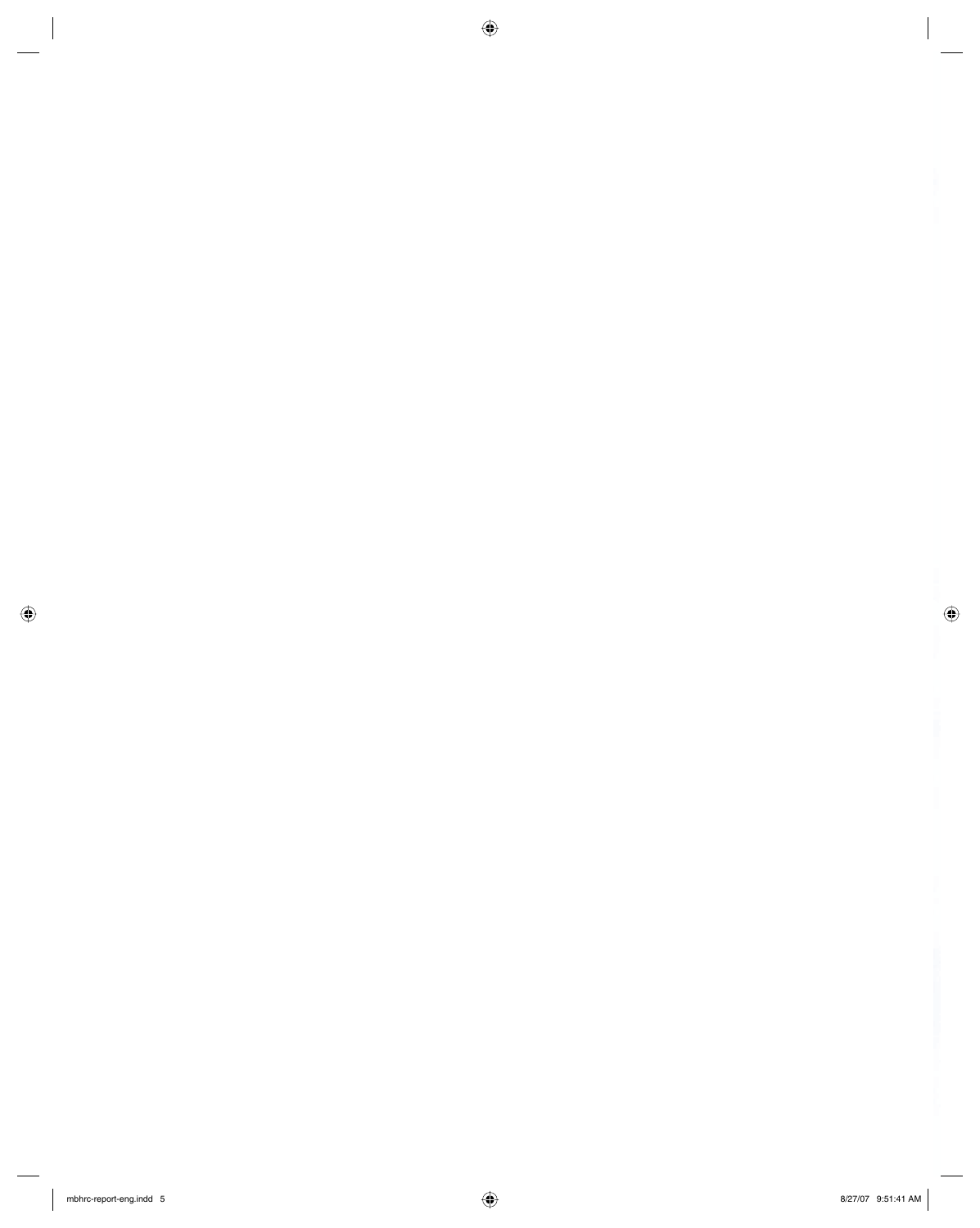

The Honourable Dave Chomiak Minister of Justice and Attorney General **Legislative Building** Winnipeg, MB R3C 0V8

Sir:

We are pleased to forward to you, the Minister responsible for administration of The Manitoba Human Rights Code, the Annual Report of the Manitoba Human Rights Commission for the calendar year ending December 31, 2006.

and U. Lall

**Janet Baldwin** Chairperson

> 7TH FLOOR, 175 HARGRAVE STREET, WINNIPEG MANITOBA R3C 3R8 (204) 945-3007 TOLL FREE: 1-888-884-8681 FAX: 945-1292 TTY: 945-3442 E-MAIL: hrc@gov.mb.ca WEBSITE: www.gov.mb.ca/hrc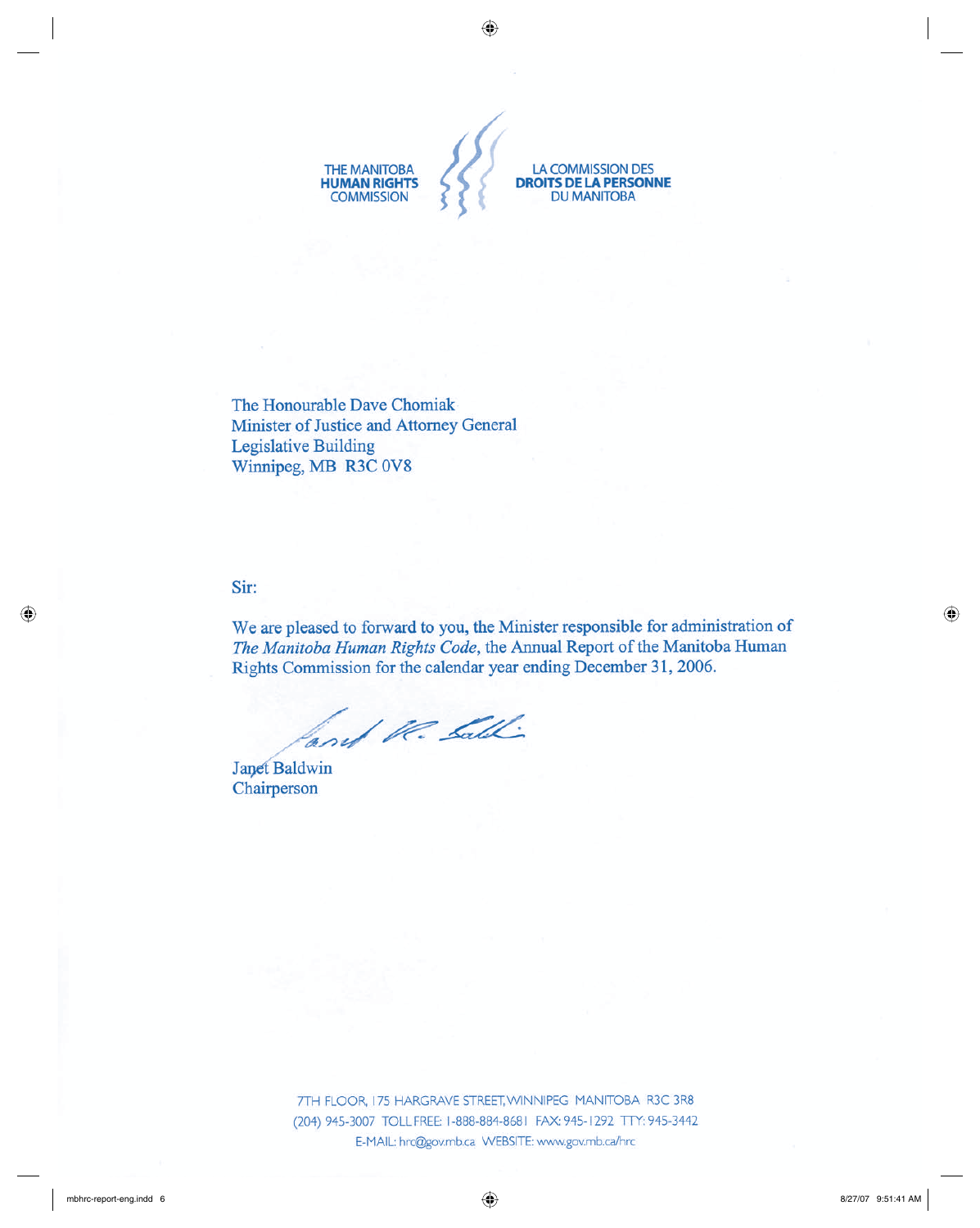# **TABLE OF CONTENTS**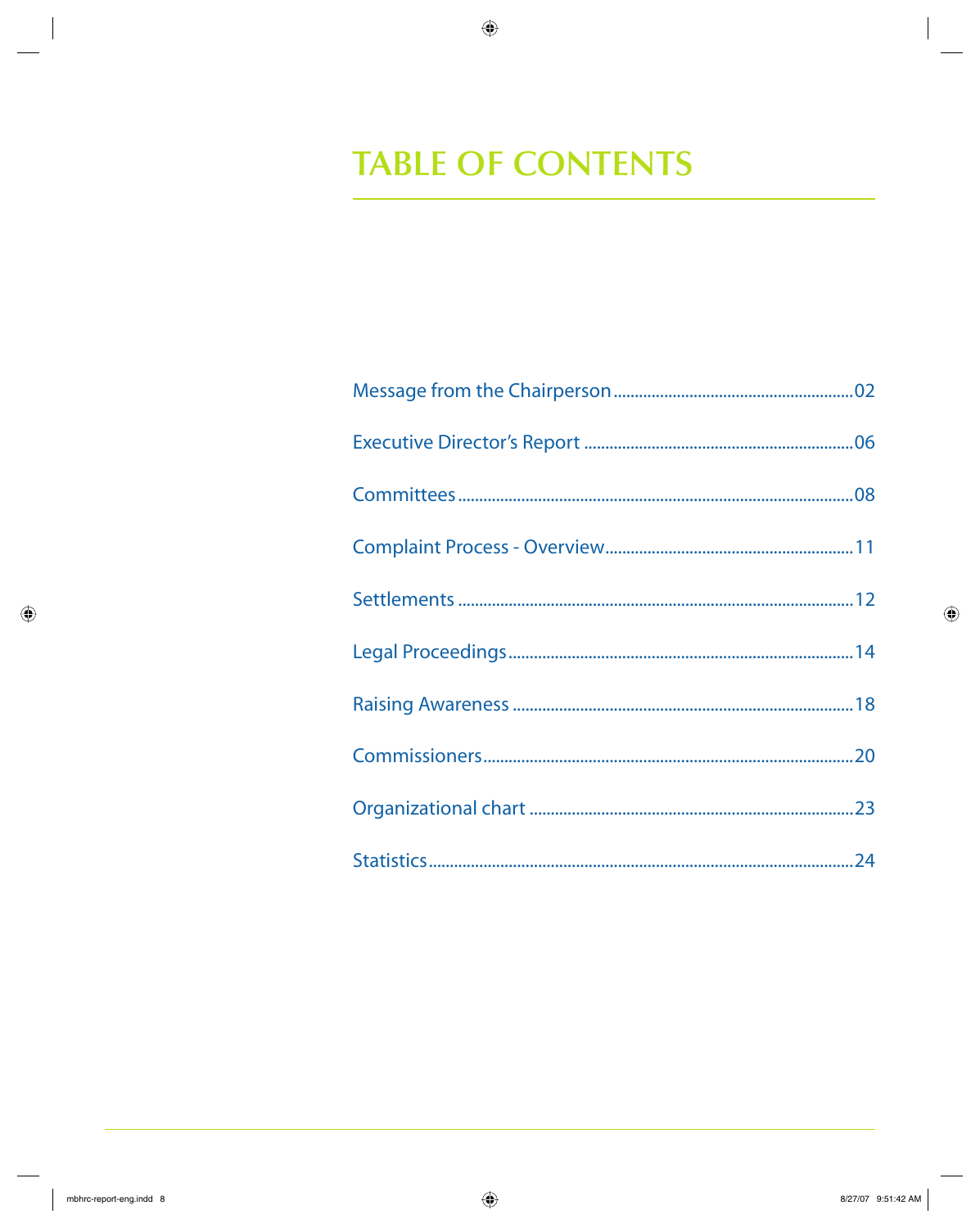# **CHAIRPERSON'S MESSAGE**

Following the 35th anniversary of human rights legislation in Manitoba in 2005, 2006 marked 35 years since the foundation of the Manitoba Human Rights Commission in 1971. In 2006 we were delighted to welcome Mzilikazi Ndlovu to the Board of Commissioners, replacing Roberta Frederickson, and the first new appointment to the Board since 2002. I should like to thank Roberta for her service to the Commission. Mzi is a Zulu from Zimbabwe and a recent immigrant to Winnipeg. His appointment further enhances the diversity of the Board.

The mandate of the Commission is the protection and promotion of human rights in Manitoba. The Board determines the disposition of all complaints of discrimination, which have not been settled, withdrawn or abandoned. There has been an exponential increase in the number and complexity of both individual and systemic complaints, without any increase in financial or human resources. In 2006, the Board directed 38 complaints to mediation and/or adjudication, which is somewhat over 20% of Board dispositions during the year.

The Commission continues to support mediation and conciliation as an alternative to adjudication not only to cut costs but to build relationships. We were, for example, pleased that a settlement was reached between the Rainbow Harmony Project and Camp Arnes, balancing freedom of religion and the right to protection against discrimination on the basis of sexual orientation.

In response to the remaining complaints about discriminatory barriers to accessing residency positions faced by international medical graduates, Manitoba decided to allow international medical graduates to participate on an equal basis with Canadian graduates in the first round of the matching process for residency positions, rather than only in the second round, starting in 2007. It is hoped that this decision will increase the representation of international medical graduates in Manitoba, and that any remaining issues will be resolved in mediation.

Mediation commenced in regard to the complaints by the Elizabeth Fry Society against the Government of Manitoba about the treatment of women incarcerated at the Portage Correctional Centre alleging systemic sex discrimination in that services and facilities for male prisoners are better than those for women as well as the failure to accommodate the special needs of pregnant women and new mothers, Aboriginal women and women with disabilities. This is the first mediation about the treatment of prisoners in a provincial system in Canada.

*"The poor are not just the rich without money. The poor are powerless. Basically that's what poverty is all about."*

*In the Public Interest: The fi rst 25 years of The Public Interest Law Centre*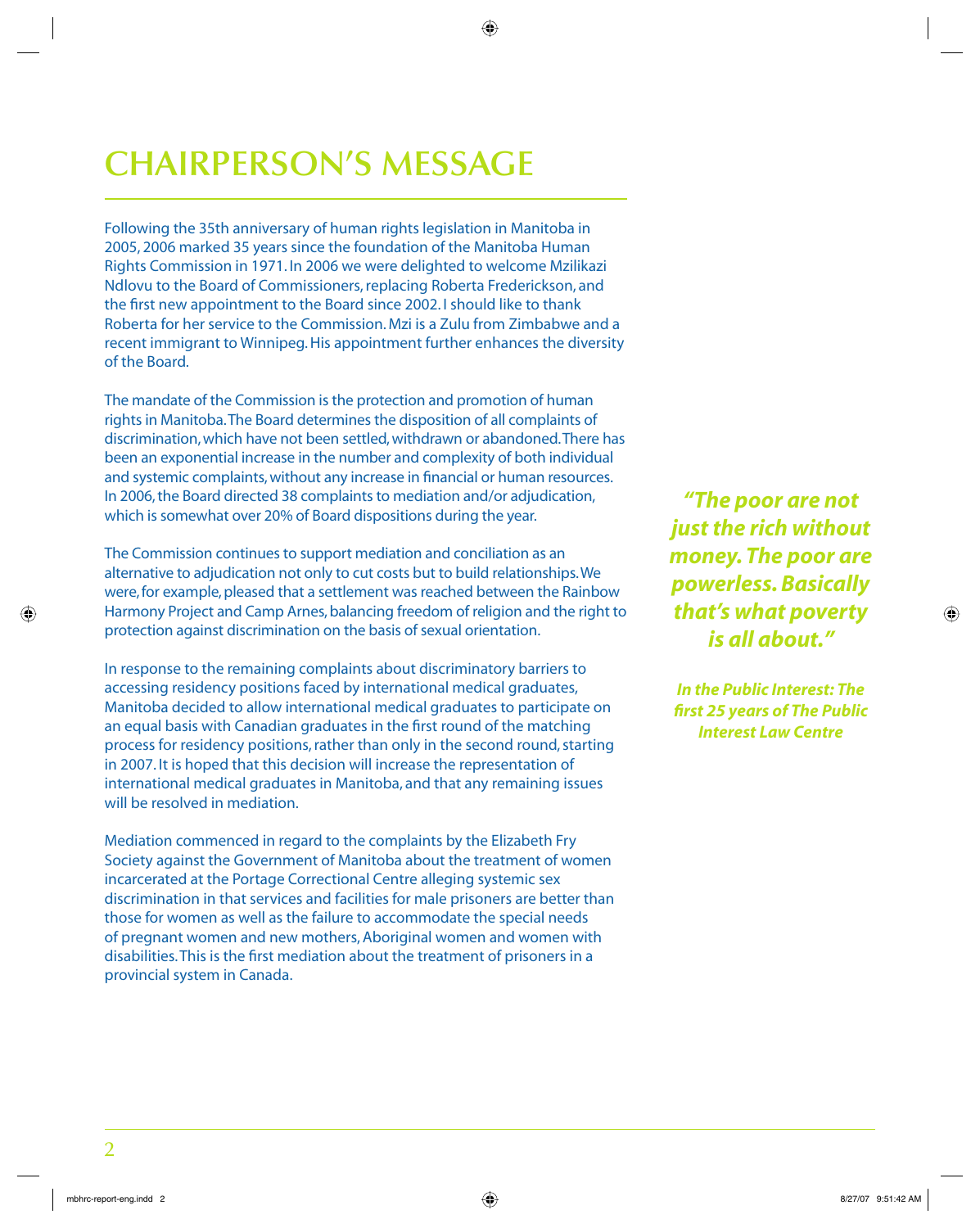Two substantive adjudication decisions were handed down in 2006, both dealing with hockey. The first was the much publicized Pasternak case, in which Adjudicator M. Lynne Harrison held that the Manitoba High Schools Athletic Association rule prohibiting girls from trying out and playing for their high school boys' hockey team if the school has a girls' team, constituted unreasonable sex discrimination, and strongly encouraged the Association to review the rule as it applies to other sports. The Commission was pleased with the ruling and applauds the girls' courage in standing up for their human rights. The Association has filed an application for judicial review of the decision, but it is hoped that it will respect the adjudicator's order in the meantime.

The second adjudication decision also found in favour of the Commission and the complainant, on the basis of reprisal when the Brandon Youth Hockey Association refused to let an 11 year old boy play hockey for any of its teams because his father had an active human rights complaint against the organization.

Two complainants filed for judicial review of the dismissal of their complaints by the Board, including one of the marriage commissioners who had refused to perform same-sex marriages on religious grounds. The Manitoba Court of Appeal upheld the dismissal of a previous judicial review of a sexual harassment adjudication in favour of the complainant.

The Commission sometimes seeks to intervene in cases of public importance. In 2006 the Manitoba and Saskatchewan Commissions intervened jointly in *Council of Canadians with Disabilities v. Via Rail* before the Supreme Court of Canada in support of the appellant, arguing that human rights principles should be applied to the purchase by Via Rail of a number of "Renaissance" rail cars which were inaccessible to persons with disabilities using personal wheelchairs.

Sometimes complaints which are withdrawn bring issues to the Commission's attention, such as references to the church and Christian principles in a public school division's Belief and Mission Statements. Deb Beauchamp, Policy and Program Analyst, and I corresponded and met with the School Board, and later attended the Division's Strategic Planning Conference to communicate the Commission's concerns. Contrary to some media reports, we engaged in a respectful and productive dialogue with a view to bringing the Division's Belief and Mission Statements into full compliance with *The Code*. Concerns have also been raised about religious exercises and instruction in other public school divisions, and their impact on those who do not adhere to a particular or any faith.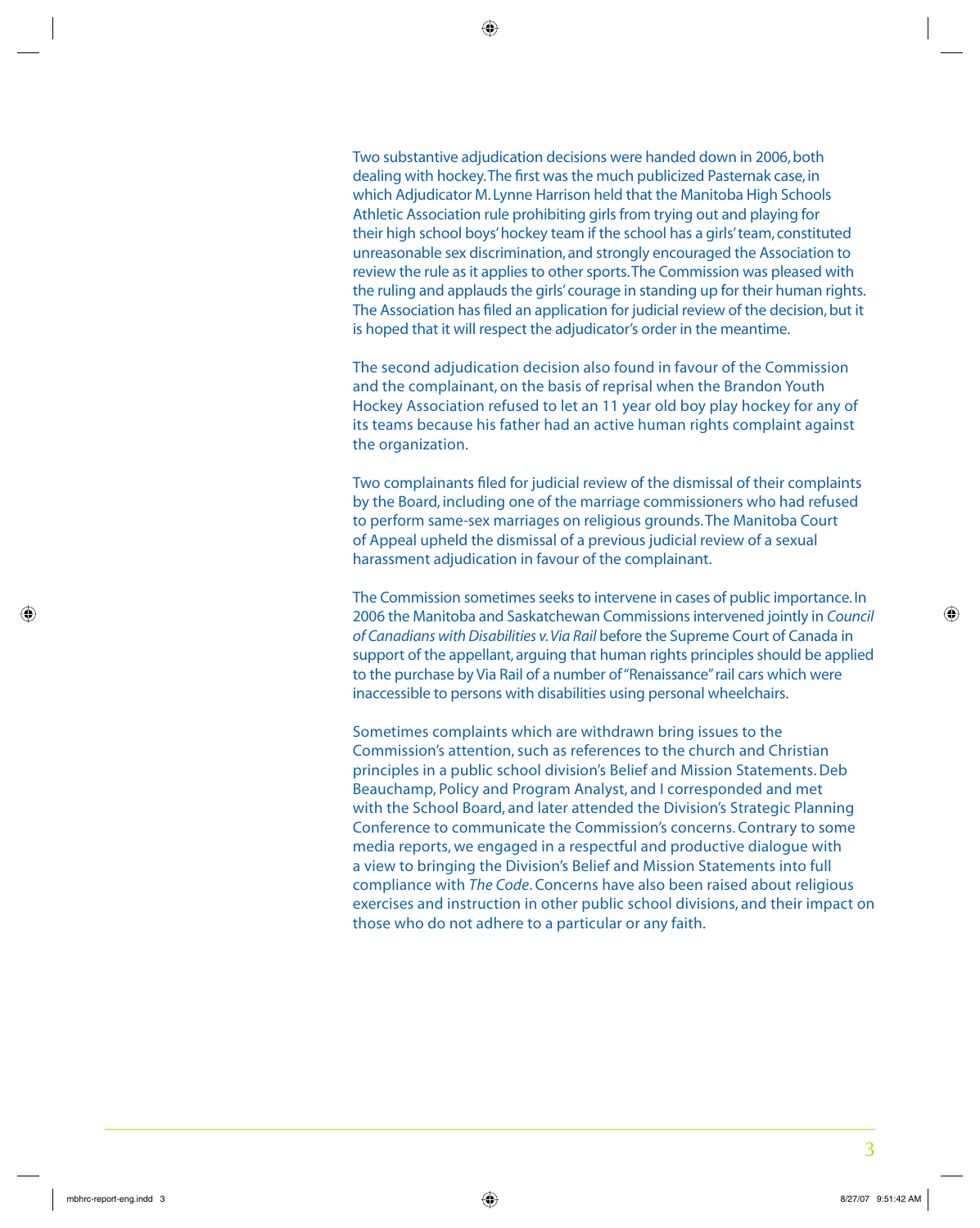A neighbourhood safety committee had previously brought concerns about police services to Aboriginal residents to the Commission. In 2006 the Commission announced the establishment of the Racialized Communities and Police Services Project in partnership with independent researchers from the University of Winnipeg, to examine racial profiling in policing in Manitoba and to develop strategies to support bias-free policing. A round table discussion was held on this topic, and a joint press release was issued. This was the third community consultation held by the Commission, and three neighbourhood consultations are planned.

Some complaints have raised questions of racial profiling by stores, which is of particular concern to the Commission in view of the proposed amendment to *The Public Health Act* in regard to Non-Potable Alcohol and Inhalant Abuse. The Commission has developed guidelines for retailers, emphasizing the importance of respecting human rights when attempting to control the sale of intoxicating substances.

Externally the Commission was a founding member of the Manitoba Council of Administrative Tribunals, which held its First Annual Conference in 2006.

The Commission also continued to play an active role in the Canadian Association of Statutory Human Rights Agencies (CASHRA). Dianna Scarth, our Executive Director, and I attended the National Human Rights conference, titled "The Next Wave: The Future of Human Rights in Canada", and the Annual Business Meeting in Fredericton. We also hosted the meeting for staff of commissions, to share best practices, in October. Dianna Scarth and I also attended the CASHRA mid-year meeting in December at the Ontario Human Rights Commission, held in conjunction with a round table discussion hosted by Rights and Democracy to engage Canada's human rights agencies in international co-operation for the promotion of human rights.

I continue to serve on the Local Advisory Board of the University of Winnipeg's Global College.

As I contemplate the end of my second term as Chairperson of the Commission in 2007, I am pleased with the improvements to our complaints investigation process and the increased number of systemic resolutions, such as the adoption of individual functional assessments rather than automatic standards by Driver and Vehicle Licensing, and the settlement of the international medical graduates' complaints against the College of Physicians and Surgeons in regard to the conditional licensing system. Our educational programs have expanded, particularly those focused on youth, despite the lack of a dedicated staff position. We have embraced our mandate to promote human rights, through press releases, presentations to governmental committees and interventions in significant human rights cases at the Supreme Court of Canada, such as the *Reference re Same-Sex Marriage* and the *Council of Canadians with Disabilities v. Via Rail.*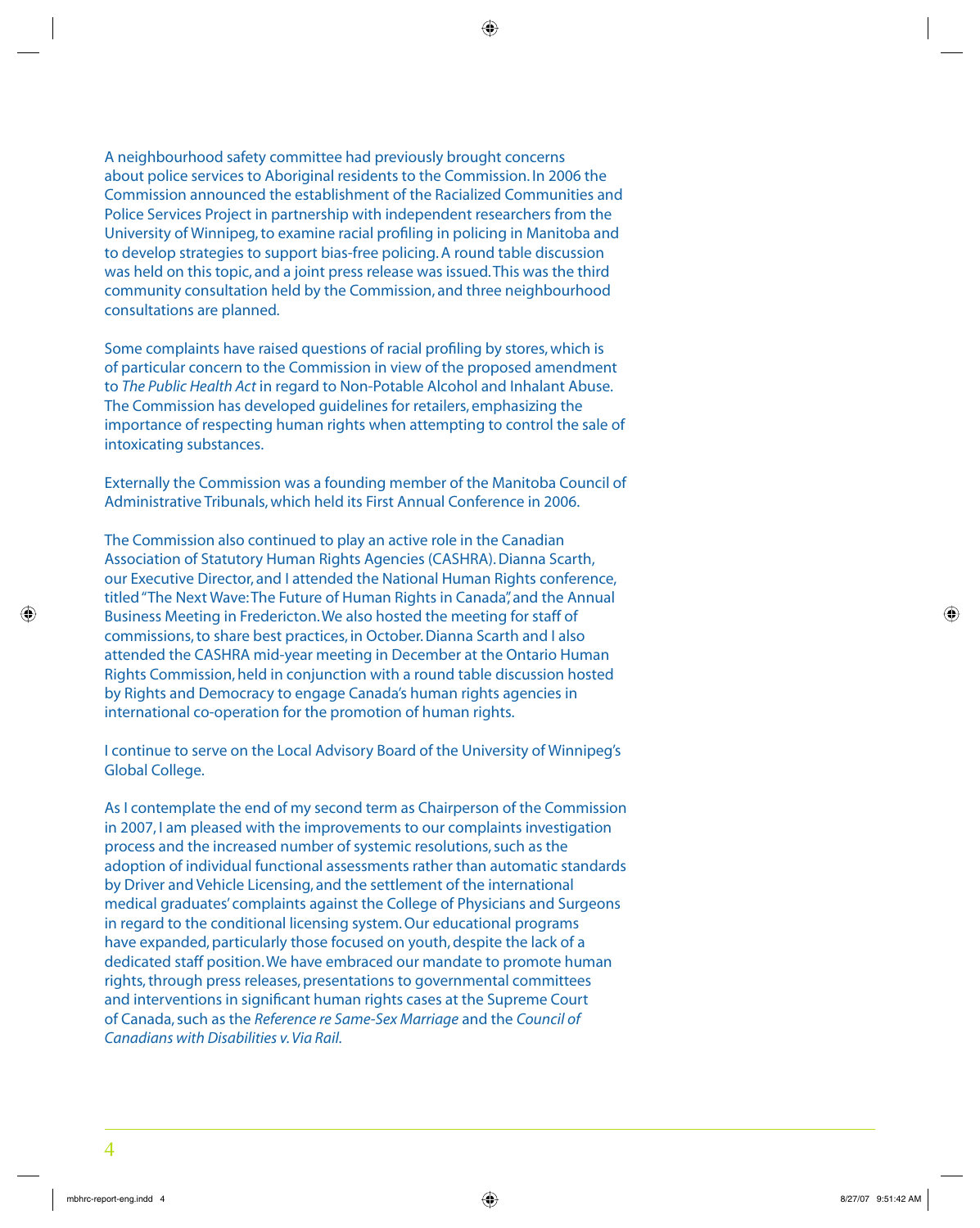I regret, however, that our proposed legislative amendments to *The Human Rights Code* have not yet passed, despite ongoing meetings of the Working Group of Commission representatives and departmental officials, chaired by the previous Minister of Justice. We thank the Honourable Gord Mackintosh for his understanding and support of the Commission's work, and welcome the Honourable Dave Chomiak as Attorney General and Minister of Justice. We trust that he will advance these amendments, particularly the inclusion of "social disadvantage" as a protected ground under *The Code*, as a small step to addressing issues of poverty and homelessness.

It has been a pleasure and a privilege to work with all the members of the Board and staff of the Commission and the community of human rights advocates. I should like to thank Fausto Yadao, whose appointment to the Commission expired on December 31, 2006 and who is unable to accept reappointment for personal reasons; his contributions to the Board and the Issues and Communications Committee have been invaluable. I particularly want to acknowledge the support of Jerry Woods, Vice Chairperson, who personifies his spirit name "Fire Bear", and Dianna Scarth, our outstanding Executive Director.

*Janet Baldwin Chairperson*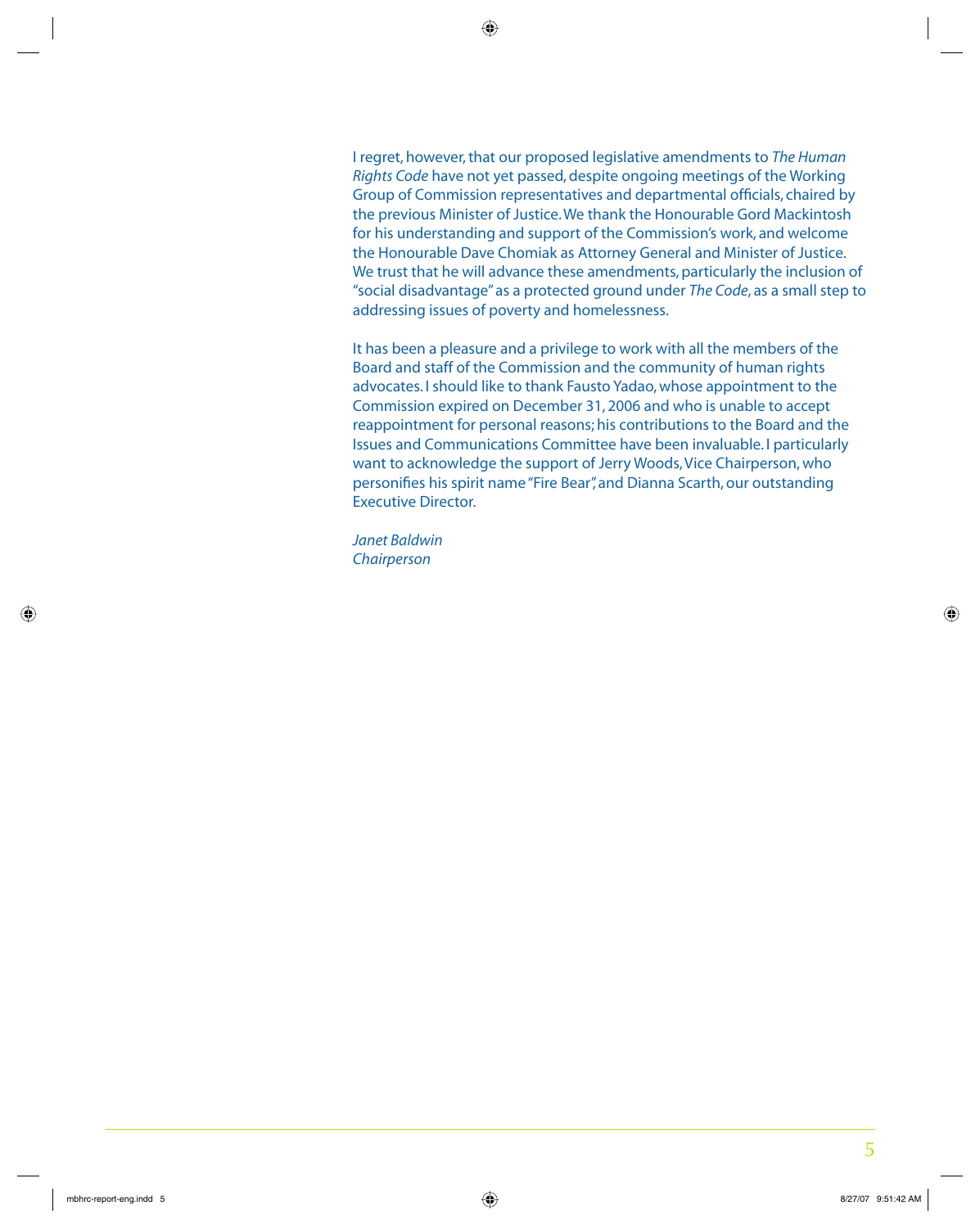# **EXECUTIVE DIRECTOR'S REPORT**

2006 will be remembered by many as the year in which an adjudication of complaints filed by twin sisters concerning their ineligibility to try out for their high school boy's hockey team received extensive coverage in both the local and national media. The adjudicator's ruling, which supported the complainants and the Manitoba Human Rights Commission, established an important principle concerning equality based on sex, but the public may have been left with misconceptions about the majority of issues which human rights commissions deal with on a daily basis.

A major trend in human rights complaints has been the increase in volume of complaints based on physical and mental disabilities, the ground most often cited in complaints filed in 2006 (41.5%). This was a continuation of a pattern which has developed over the past five years, when disability complaints have consistently represented 37-42% of the total. That figure reflects a national trend, and it may be contrasted to the 1990's when the volume of disability complaints received was typically just under 20%.

The Commission uses complaint data to plan proactive educational and promotional initiatives, such as workshops, seminars, policy development, research and court interventions. In view of the significantly high number of disability complaints, Commission staff conducted eight half-day workshops for managers of the Workers Compensation Board to assist them in dealing with new policies concerning re-employment of persons with disabilities. Workshops on the topic of reasonable accommodation were offered within the Commission's Employment Seminars, and were also delivered to government departments and private sector employers. The Commission intervened in the Supreme Court of Canada in support of the Council of Canadians with Disabilities against Via Rail for its purchase of rail cars that were inaccessible to wheelchair users. As well, a youth conference workshop titled *Making it Happen* was developed to raise awareness of the barriers, which people with disabilities face in their daily lives.

Complaints, which alleged discrimination based on ethnic origin and/or ancestry, constituted the second highest group of complaints, at 21%. This figure has fluctuated between 15% and 21% over the past five years. The Commission and University of Winnipeg's Racialized Communities and Police Services project was initiated at the request of a group of inner city residents who alleged racial profiling by the City of Winnipeg Police. In October 2006, the first of a series of community consultations was held to obtain information about the personal experiences of members of racialized groups. It was attended by representatives of over 30 organizations and the Winnipeg Police Service.

*"In the End, we will remember not the words of our enemies, but the silence of our friends."*

*Martin Luther King Jr.*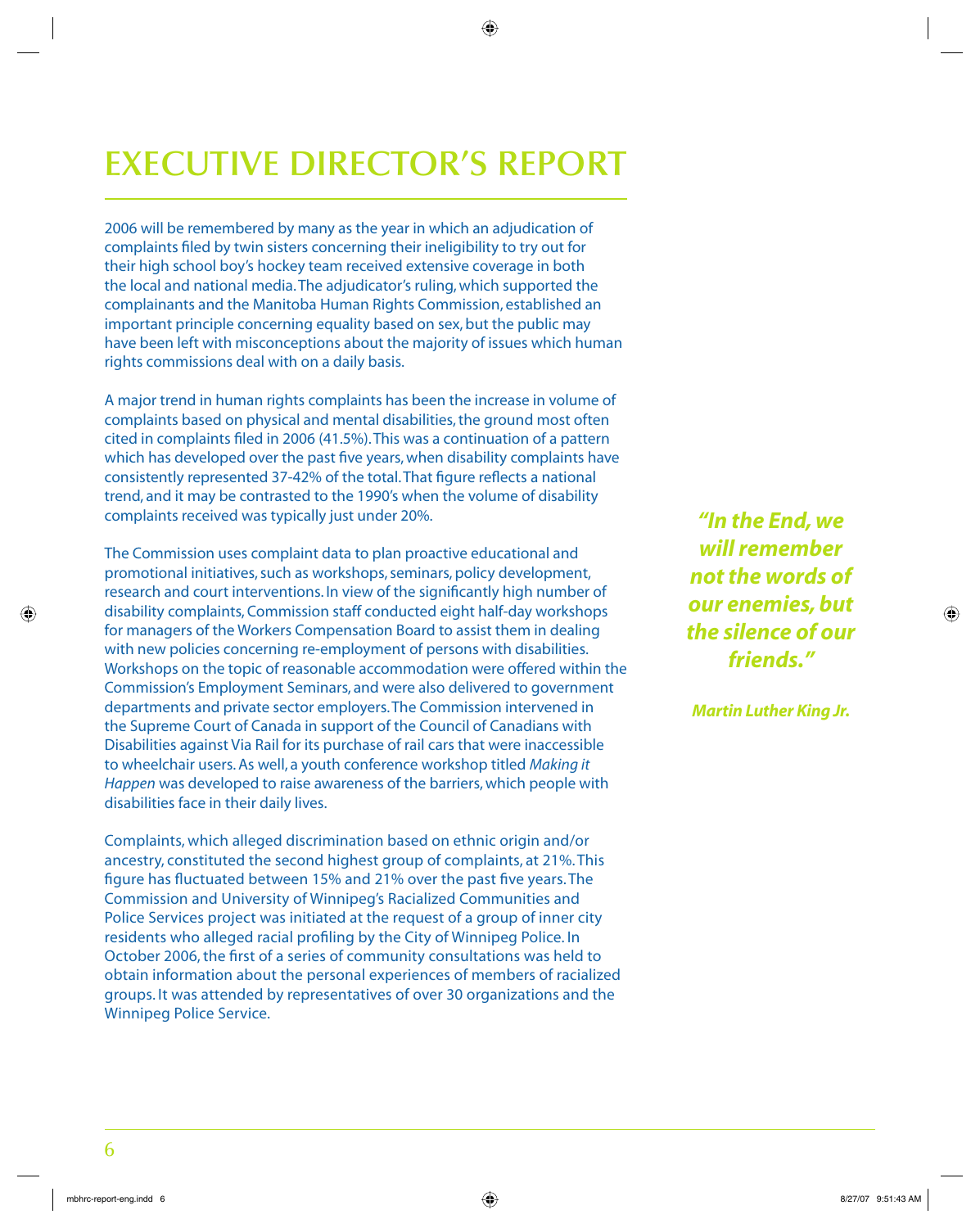The number of formal complaints received (297) was the highest since 1990, and when that figure is combined with the pre-complaint resolutions, the Commission's workload once again approached its all-time high reached in 2004.

One of the greatest challenges currently facing the Commission is the level of resources available to deal with systemic complaints. Individual complaints generally deal with one person's allegations of discrimination, although they may sometimes have systemic ramifications. On the other hand, systemic complaints raise allegations of discriminatory treatment of large groups. In 2006, the Commission was dealing with systemic complaints, which raised a wide range of issues including the accreditation of foreign-trained doctors, the treatment of incarcerated women in provincial institutions, social assistance levels paid to families who care for disabled adults, the under-representation of women in faculty and administrative positions at a university, and the government's use of institutions for mentally disabled adults. Systemic complaints require extensive research and investigations, but resolutions have a great impact in addressing large scale patterns of discrimination.

The Commission continued to make employers and youth the major targets of its educational programs. There were approximately twenty half-day seminars offered to employers, including a new "Bites and Rights" lunch hour seminar which was successfully launched in Brandon. The Commission's major youth initiatives were its three youth conferences for senior level students in Winnipeg, Brandon and Thompson, and the introduction of a new *Rights of Youth* publication with information about youth rights in the Criminal Justice System. The publication was one of an ongoing series produced in partnership with the Ombudsman and the Children's Advocate.

In looking to the future, priority will be given to creating opportunities for the community to provide input into the Commission's activities, by way of community consultations and perhaps the development of new online methods of communication. The Commission will also continue to make education for youth a priority - existing programs will be reviewed to determine how they might be expanded within the level of resources currently available. Systemic complaints afford great opportunities to remove barriers to equality faced by disadvantaged groups, and although such complaints are resource intensive and challenging to investigate, the Commission is committed to creating flexible and creative approaches to achieve the most effective resolutions possible.

As the end of Janet's Baldwin's second term as Chair approaches, I would like to acknowledge the many significant contributions she has made to the Commission's activities and to human rights in Manitoba during the past seven years.

*Dianna Scarth Executive Director*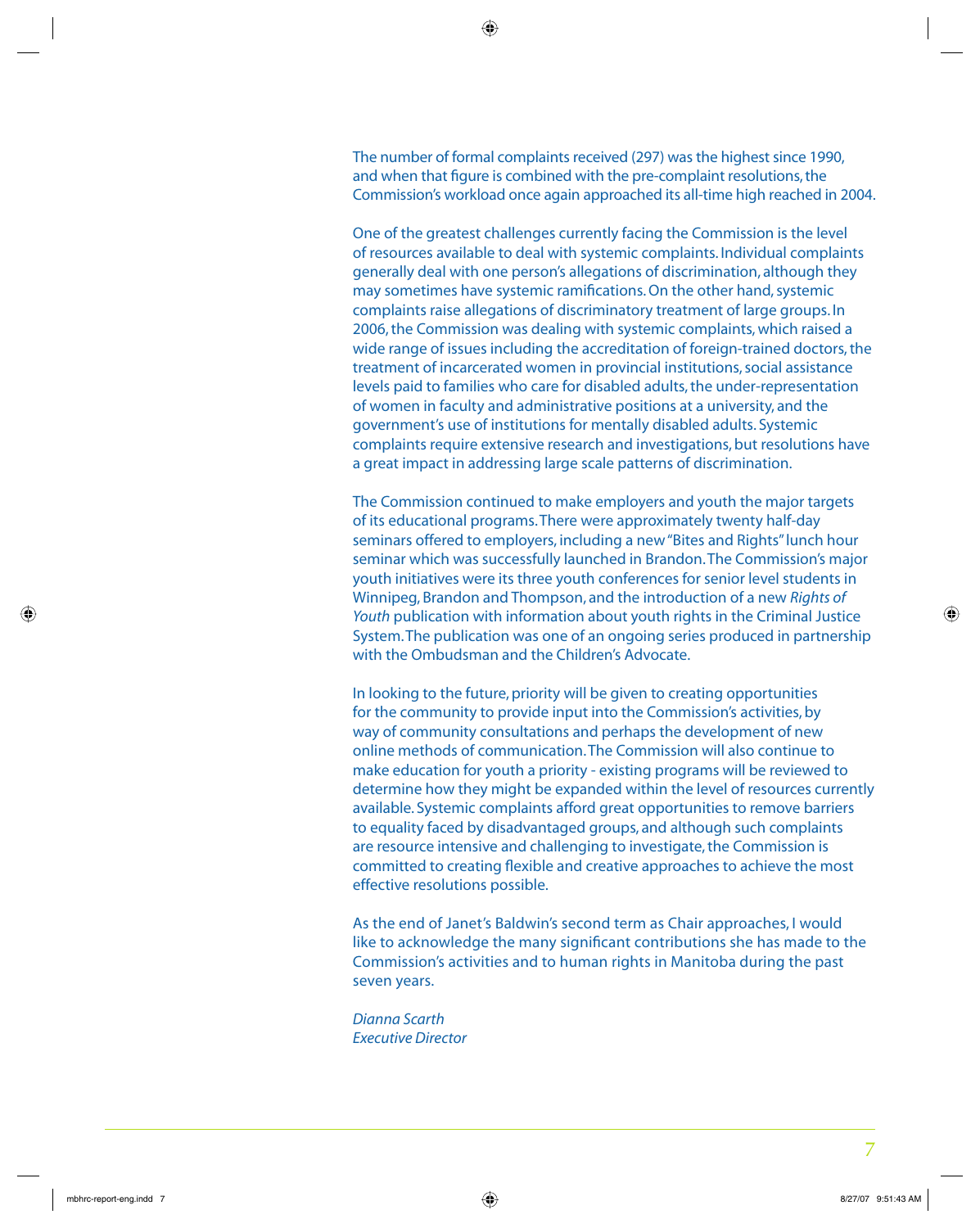# **COMMITTEE REPORTS**

#### **Executive Committee**

Chair: Janet Baldwin (Chairperson) Jerry Woods (Vice-Chairperson) Ajit Kaur Deol (Commissioner) Robin Dwarka (Commissioner) Elliot Leven (Commissioner) Yvonne Peters (Commissioner) Dianna Scarth (Executive Director) Sarah Lugtig (Legal Counsel) Debra Beauchamp (Policy and Program Analyst)

#### **Issues & Communications Committee**

Chair: Jerry Woods (Vice-Chairperson) Janet Baldwin (Chairperson) Robin Dwarka (Commissioner) Mzilikazi (Mzi) Ndlovu (Commissioner) Dr. M.V. Naidu (Commissioner) Fausto Yadao (Commissioner) Dianna Scarth (Executive Director) George Sarides (Assistant Executive Director) Debra Beauchamp (Policy & Program Analyst) Patricia Knipe (Communications Director) Beatrice Watson (Outreach Liaison Officer)

#### **Policy & Legislative Review Committee**

Chair: Yvonne Peters (Commissioner) Janet Baldwin (Chairperson) Jerry Woods (Vice-Chairperson) Elliot Leven (Commissioner) Sheena Rae Reed (Commissioner) Dianna Scarth (Executive Director) Sara Lugtig (Legal Counsel) Debra Beauchamp (Policy & Program Analyst)

#### **Executive Committee**

The Executive Committee, chaired by Janet Baldwin, met five times in 2006. In addition to reviewing financial and personnel matters, it dealt with reconsideration of complaints and provided direction to staff on ongoing concerns, strategic planning, and matters relating to the Canadian Association of Statutory Human Rights Agencies (CASHRA), interventions by the Commission in human rights cases, media releases, correspondence and emerging issues.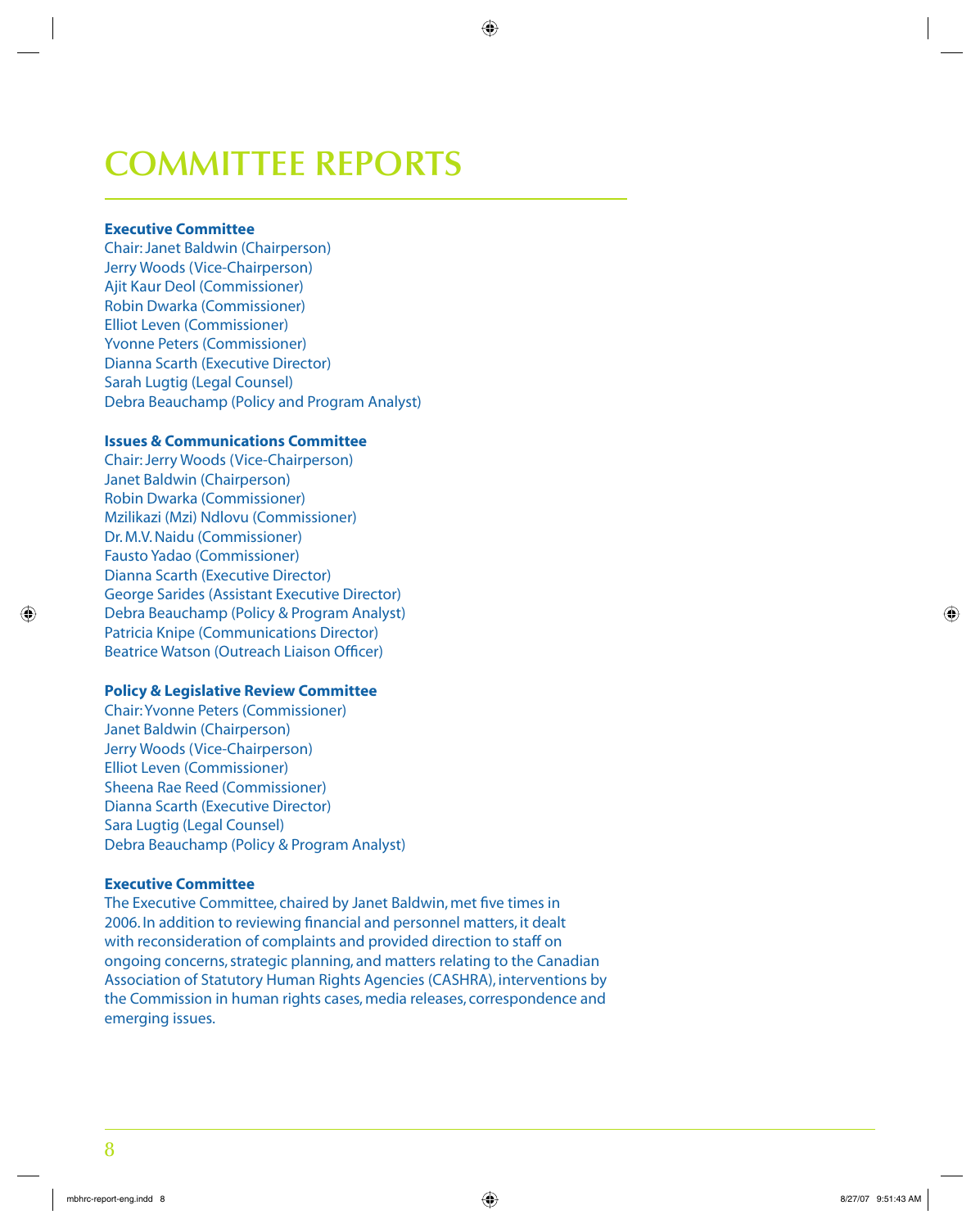It continued to correspond with Manitoba Health on the extent of coverage for sex-reassignment surgery. After assessing the information in light of federal/ provincial cost sharing in health, the Executive decided not to recommend a Commission-initiated complaint at that time.

The Committee also continued to correspond with Manitoba Health on the issue of continued access to Cholinesterase Inhibitors medication, such as Aricept, for residents of personal care homes with cognitive impairments.

The Committee corresponded with the Garden Valley School Division (a public school division) regarding concerns about references to the church and Christian principals in the Division's Beliefs and Mission Statement. Chairperson Baldwin and staff met with the School Board and later made a presentation at the Division's Strategic Planning Conference, communicating the Commission's concerns and answering questions.

#### **Issues & Communications Committee**

The Issues Committee, chaired by Jerry Woods, held four meetings in 2006. It considered matters relating to the commission's communications, such as its monthly *Connections* Bulletin, and its education initiatives, including youth conferences and employment seminars.

The committee oversaw the Commission's role in the Racialized Communities and Police Services Project ("RCAPS") a joint initiative with the University of Winnipeg to examine racial profiling in policing in Manitoba and to develop strategies to support bias-free policing. A roundtable discussion on police services to members of racialized communities was held by the Commission in October and a joint media release by the organizations and groups in attendance and RCAPS was released in November.

On the recommendation of the committee, the Commission decided to withdraw its participation in the activities of the Non-Potable Alcohol and Inhalant Abuse Committee. The Commission had reservations about the potential for discrimination in services on the basis of ancestry and disability in connection with the new legislation regulating the sale of products containing such substances and with respect to whether information sessions with retailers would sufficiently emphasize the obligation to avoid discrimination and stereotypes when controlling the sale of intoxicating substances.

The committee continued to look for innovative ways to fulfill the Commission's mandate with respect to human rights education and promotion, despite the lack of a dedicated education staff position.

*"You cannot escape the responsibility of tomorrow by evading it today."*

*Abraham Lincoln*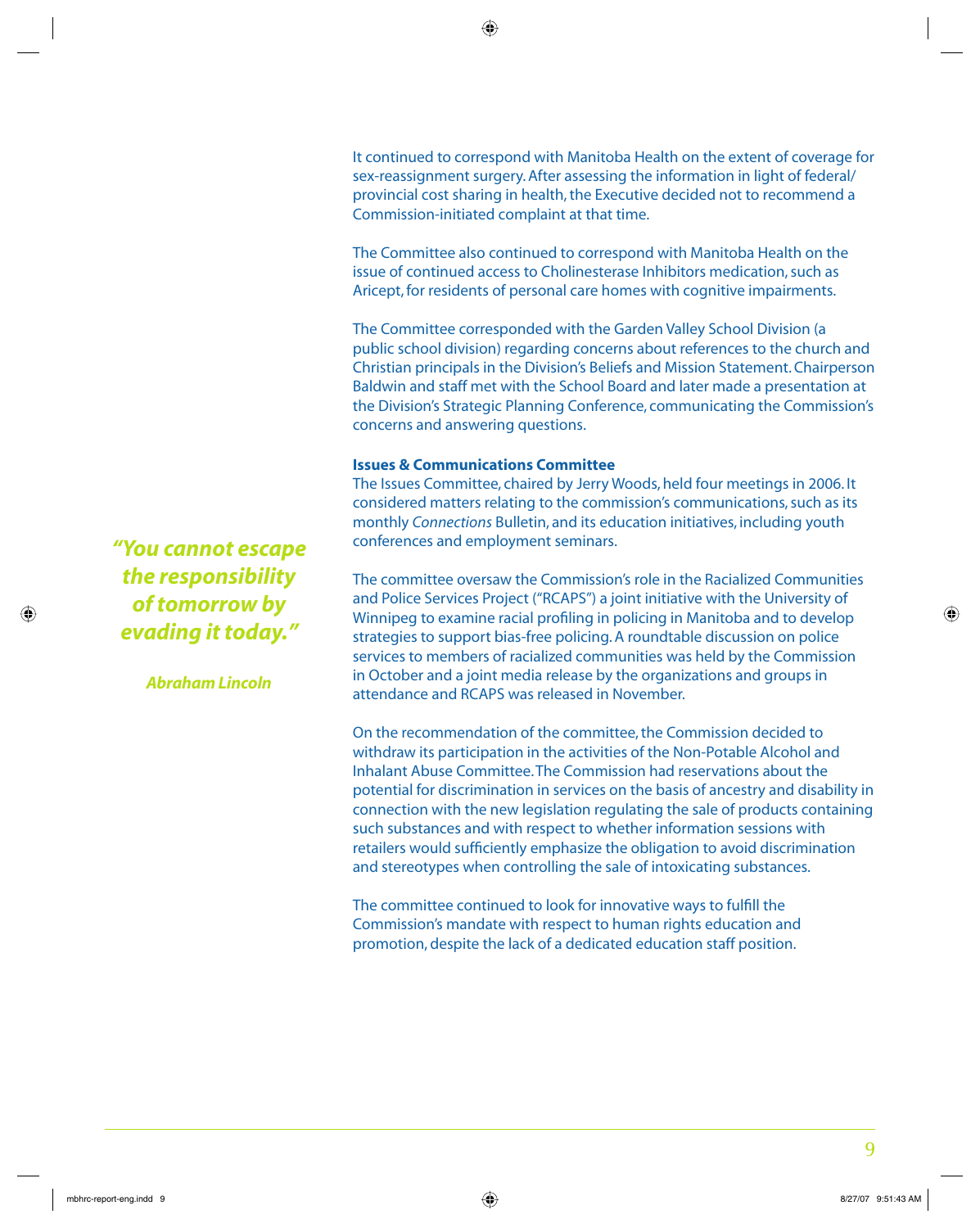#### **Policy & Legislative Review Committee**

The Policy and Legislative Review Committee, chaired by Yvonne Peters, met once this year. Committee representatives also met several times with the Minister of Justice and his staff to review and discuss legislative proposals for amendments to *The Human Rights Code.* 

The proposal to add disadvantaged economic and social condition as a protected ground under *The Code* was amended to a recommendation that "social disadvantage" be added as a protected ground. The committee continued to propose a number of administrative amendments, and recommended that the protected grounds be amended to clarify that discrimination on the basis of gender identity is prohibited. The committee also continued to recommend an amendment to the harassment section and to the provisions prohibiting discriminatory signs and statements, the latter to more effectively address hate messages.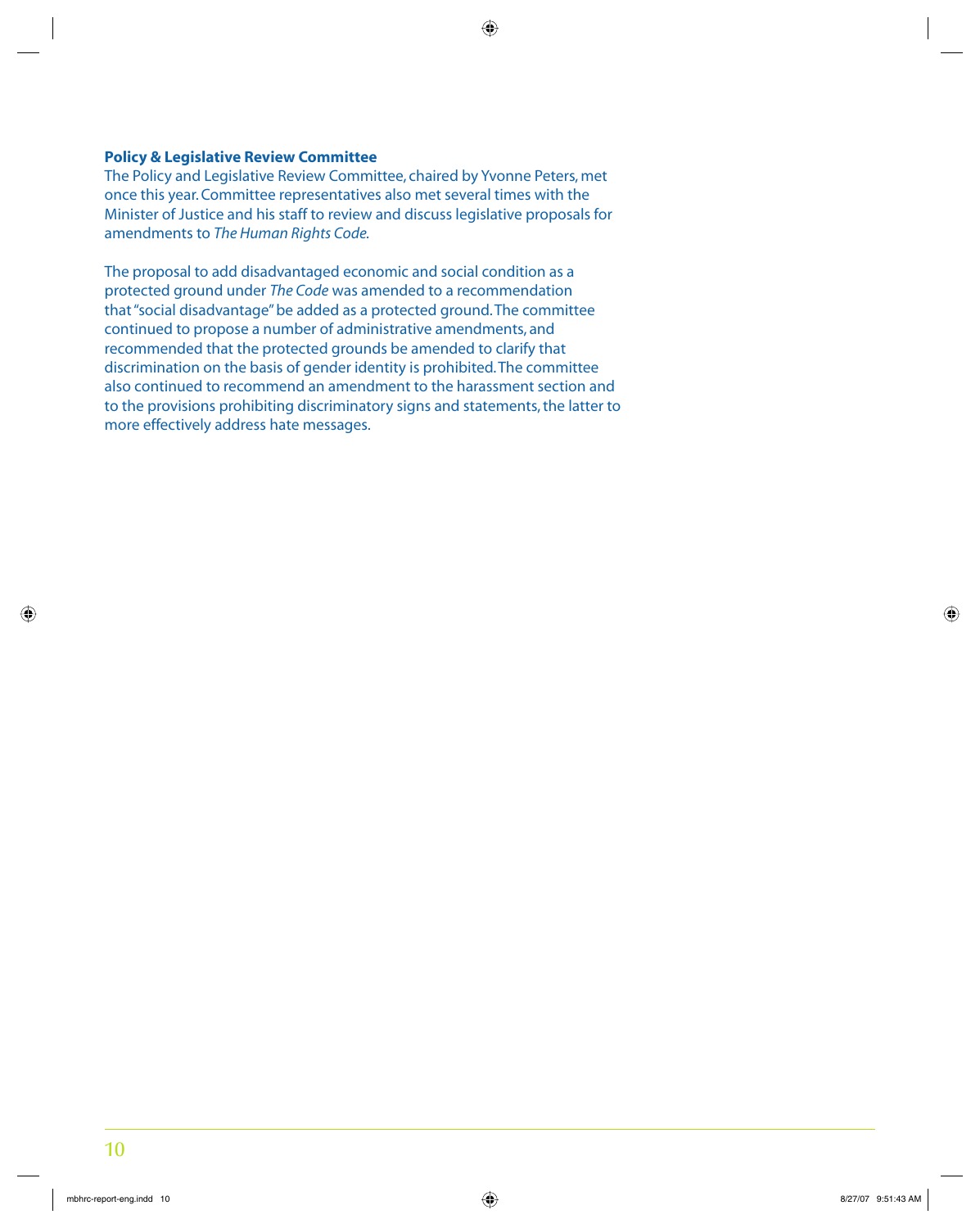## **COMPLAINT PROCESS - OVERVIEW**

#### **Pre-Complaint Resolution Process**

This is a voluntary, without prejudice process whereby the Commission mediators attempt to resolve an issue between a complainant and a respondent, prior to the filing of a formal complaint of discrimination under *The Code*. In 2006, 45 were resolved successfully in the pre-complaint process.

#### **Mediation**

The Commission encourages parties to attempt to resolve a complaint if they wish to do so, at any stage of the process, whether prior to or during an investigation. In 2006, 262 files were assigned to the three staff mediators at the pre and mid-investigation stages. Sixty-eight complaints were resolved successfully in 2006 at these two stages of the process (47 in pre-investigation and 21 at mid-investigation).

#### **Investigation**

Each complaint that is not resolved in the mediation process is assigned to the investigation team, that collects, reviews and analyzes evidence. Upon completion of the investigation, a comprehensive Investigation Assessment Report is prepared, making a recommendation to the Board of Commissioners for determination pursuant to *The Code*. In 2006, the investigation team was assigned 227 formal complaints to investigate and the team completed Investigation Assessment Reports on 155 complaints. During 2006 the average length of an investigation, including the written report was 9.23 months. In addition to the investigation reports, the team prepared 55 reports with respect to complaints that were either withdrawn or abandoned.

#### **Board Directed Mediation**

Pursuant to s.29 (2) of *The Code*, the Board of Commissioners may cause mediation to be undertaken between the parties where the evidence obtained during the investigation is sufficient to substantiate a contravention of *The Code*. In 2006, 38 files were referred to directed mediation. In 2006, 26 cases were voluntarily resolved at this stage and in 4 other cases, the Board determined that the offer made by the respondent in the mediation process was reasonable, the complainant rejected the offer and the file was closed.

#### **Adjudications**

Pursuant to s.29 (3) of *The Code*, the Board of Commissions can refer complaints to adjudication, either directly or after board directed mediation is not successful. In 2006, 7 files were referred to adjudication and 2 adjudication hearings were completed. In addition, 12 files which were referred to adjudication were resolved by legal counsel in advance of the hearing scheduled to take place in 2006.

*"Do the right thing. It will gratify some people and astonish the rest."* 

*Mark Twain*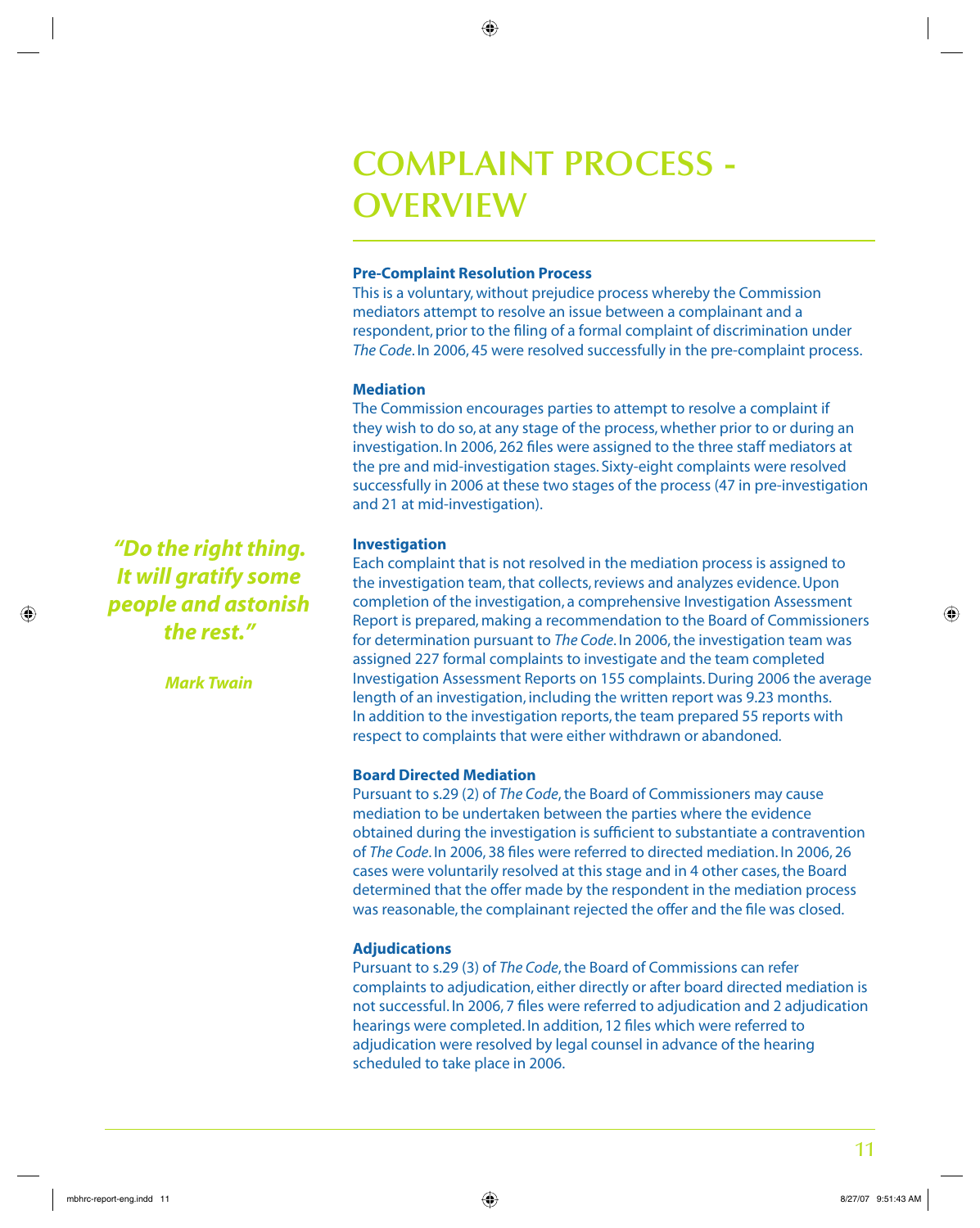# **SETTLEMENTS**

Pre-complaint resolution is an opportunity to have a situation addressed before a formal complaint is filed and can lead to an early settlement.

Mediation is a voluntary process of dispute resolution offered after a complaint is received. If mediation takes place before or during the investigation process, it is conducted on a confidential basis.

It is important to note that during mediation, no assessment of the validity of the complaint is made. Mediation can result in an acceptable resolution of the issues in a shorter time frame than a more formal investigation, and usually involves the individuals directly affected.

Board-directed mediation takes place after an investigation by a human rights officer. In these cases, the board has determined that the complaint has enough support in the evidence to proceed further.

In 2006, 46% of the files were closed after a settlement. The following are examples.

#### **Employment**

A technician, who had worked for a company since 1997, was diagnosed with epilepsy in 2001 and resigned his position as time was required to establish a treatment regime. Two years later he re-applied for work at the same company. He subsequently attended an apprenticeship program because he had received a note from his doctor saying that he could no longer do rotating shift work as changing sleeping patterns could trigger more seizures. He said he worked out a work schedule for this new position with his supervisor.

In early 2006 however, his employment was terminated. He said he was told that it was due to performance issues and his not passing courses. He believed it was because of his epilepsy. He filed a complaint citing his employer's failure to accommodate his disability.

The respondent employer expressed an interest in a voluntary resolution so there was no need for a formal response or investigation. Shuttle negotiation took place by telephone and the mediator helped the parties reach an agreement. The main terms of the agreement included a letter of reference, \$1500 in general damages, and an agreement by the company to send at least three supervisory staff to the Commission's workshop, *Human Rights in the Workplace.* 

*"Not everything that is faced can be changed, but nothing can be changed until it is faced."*

*James A. Baldwin*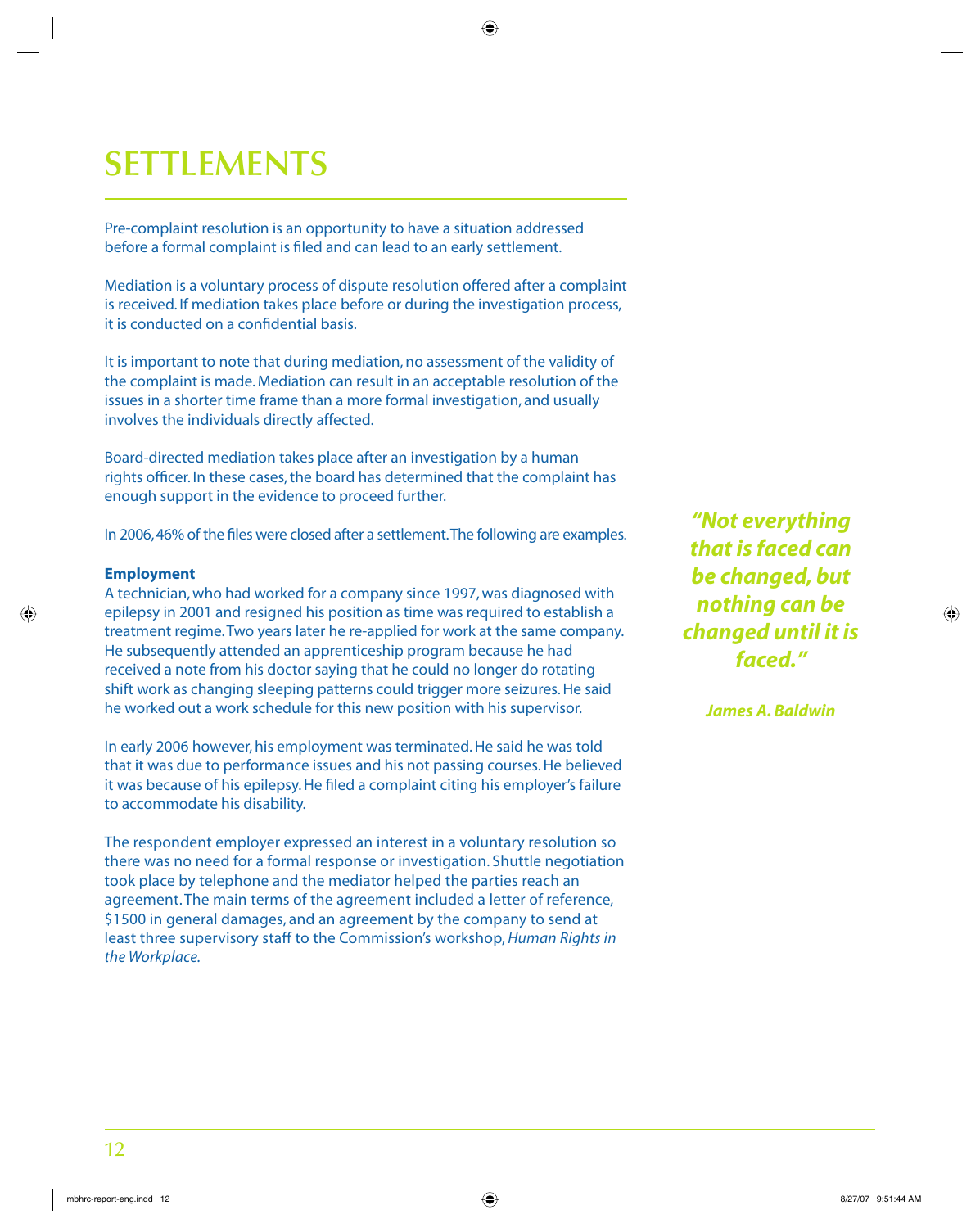#### **Housing**

In an effort to provide suitable housing for her 19 year old son, a mother negotiated the purchase of a mobile home, which was located in a mobile home park. The seller had indicated to her that any potential buyer needed to meet with the owner of the park. The woman and her son met with the owner. According to the woman, she told him that her son and two other young men would be living in the three bedroom mobile home. She says they reached a verbal agreement.

The seller of the mobile home however, rejected her offer to purchase saying that the owner had changed his mind and was not going to allow "three boys" to move into the park. When she contacted the owner for an explanation, she said he told her that he would be looking for trouble if he allowed three young guys to move into the park and at that age all they do is party. She and her son filed complaints with the Commission citing differential treatment based on age in the area of housing.

An investigation took place and it was recommended that board directed mediation take place. The owner held the common belief that all young men party, but to assume that the partying is inevitable and that it would involve disruption to the park is not a bona fide and reasonable cause to not enter into the lease agreement.

Shuttle negotiations took place and the parties reached an agreement with both complainants collectively receiving the sum of \$2,000 as general damages.

#### **Services**

A complaint was filed when it was alleged that a community choir group made up largely of members of the lesbian, gay, bisexual and transgendered community was denied access to a Christian summer camp that also rents its facilities throughout the year to the general public. The camp denied access believing that the goals of the group were contrary to the guidelines set out in their Code of Conduct and Statement of Faith. Two complaints, one by an individual and the other by the group, were filed on the basis of differential treatment based on sexual orientation in the service area.

A mediated settlement was reached prior to adjudication and, at the request of both the respondent and the complainants, a joint statement was released to the media. The settlement and statement reflected a resolution to the complaint filed by the Rainbow Harmony Project, and an individual choir member, Joe Stephanson, against Camp Arnes.

With the assistance of the Manitoba Human Rights Commission, Camp Arnes adopted adjustments to its policies and practices that addressed the Rainbow Harmony Project's concerns and reflected Camp Arnes' stated respect for the inherent worth of all individuals.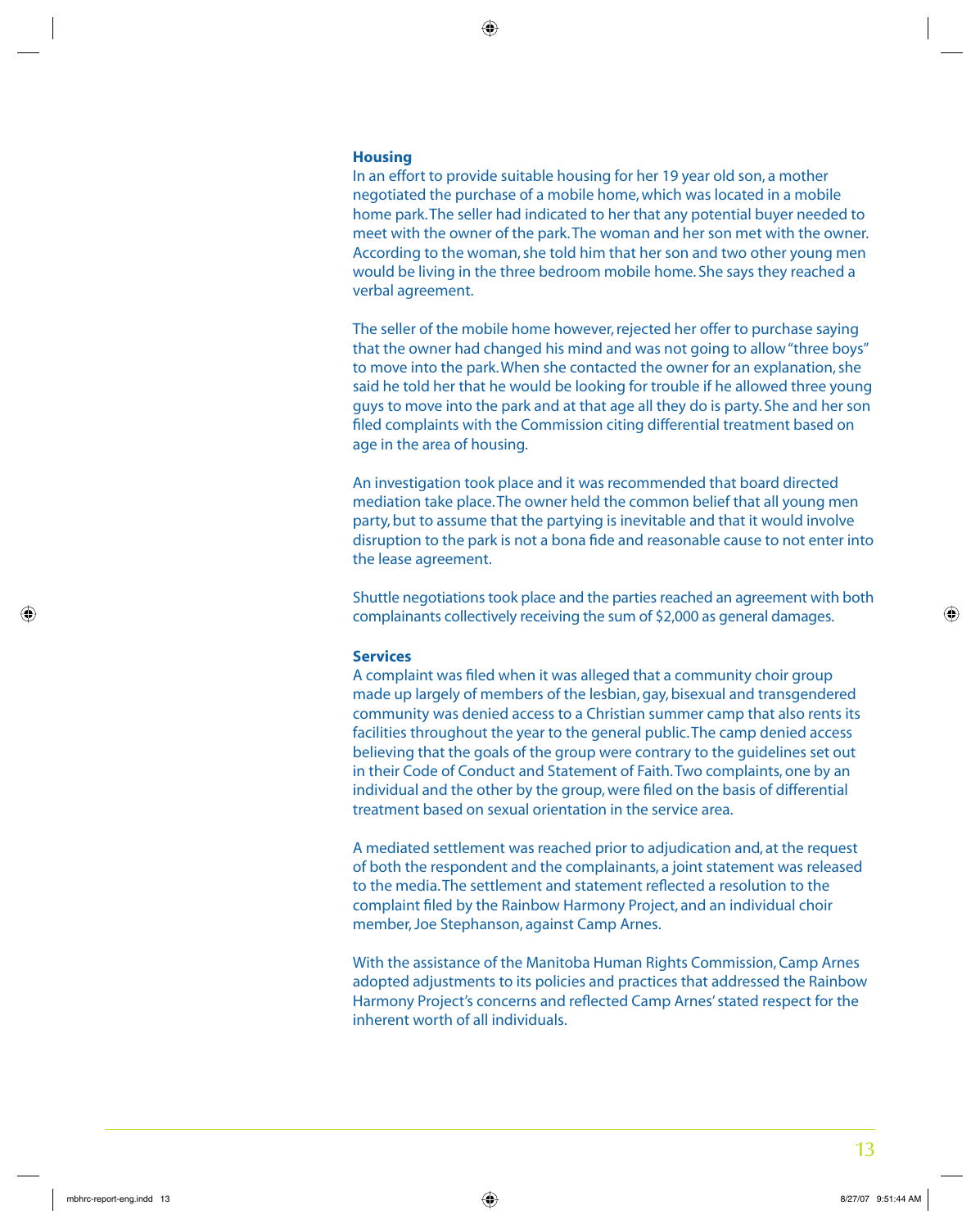# **LEGAL PROCEEDINGS**

In 2006 there were two human rights hearings. Other legal proceedings included a Manitoba Court of Appeal decision upholding a Court of Queen's Bench decision, the Commission's intervention in a case before the Supreme Court of Canada and two judicial review applications initiated by complainants.

#### **Adjudications**

**Amy and Jesse Pasternak v The Manitoba High Schools Athletics Association** In their complaints, it was alleged that the Manitoba High Schools Athletic Association Inc., contravened section 13 of *The Human Rights Code* by subjecting Jesse and Amy Pasternak to differential treatment based on their sex (female). The sisters were denied the opportunity to try out for the high school men's hockey team because the MHSAA rules do not allow females to play male high school hockey if there is a female team at the same school.

In a preliminary hearing, Adjudicator M. Lynne Harrison dealt with three objections to her jurisdiction to hear these complaints. The first was that the complaints were directed at the wrong party. The second was that the MHSAA appeal process had not been exhausted. The final was that the MHSAA does not provide services to the public. She concluded that the MHSAA is properly named in the proceedings, that the issue at hand was whether the MHSAA rules were discriminatory and not whether any appeal was pursued, and finally, that the services the MHSAA provides to high school students are public in nature, and therefore do fall within the scope of *The Code*. Following this decision, the human rights hearing into the complaint itself took place from June 19 - 29, 2006.

On September 22, 2006 Adjudicator Harrison released her decision and found that the MHSSA was not justified in refusing to let girls try out for the boys' high school hockey team. Although the MHSAA argued during the hearing that women's hockey would suffer should the girls be allowed to play on a boys' team, Adjudicator Harrison found that there was no objective evidence that women's hockey would suffer, that boys would take over girls teams or that boys would end up being disadvantaged as a group when it comes to opportunities to play hockey. The same issues arose in 1988 when the Ontario Women's Hockey Association prohibited Justine Blainey from playing for a men's team and similar concerns were expressed at that time. Adjudicator Harrison wrote that she "expected to hear evidence to indicate that such concerns had been shown to be justified over time." She noted that this evidence was not introduced.

*"Dreams are today's answers to tomorrow's questions."* 

*Edgar Cayce*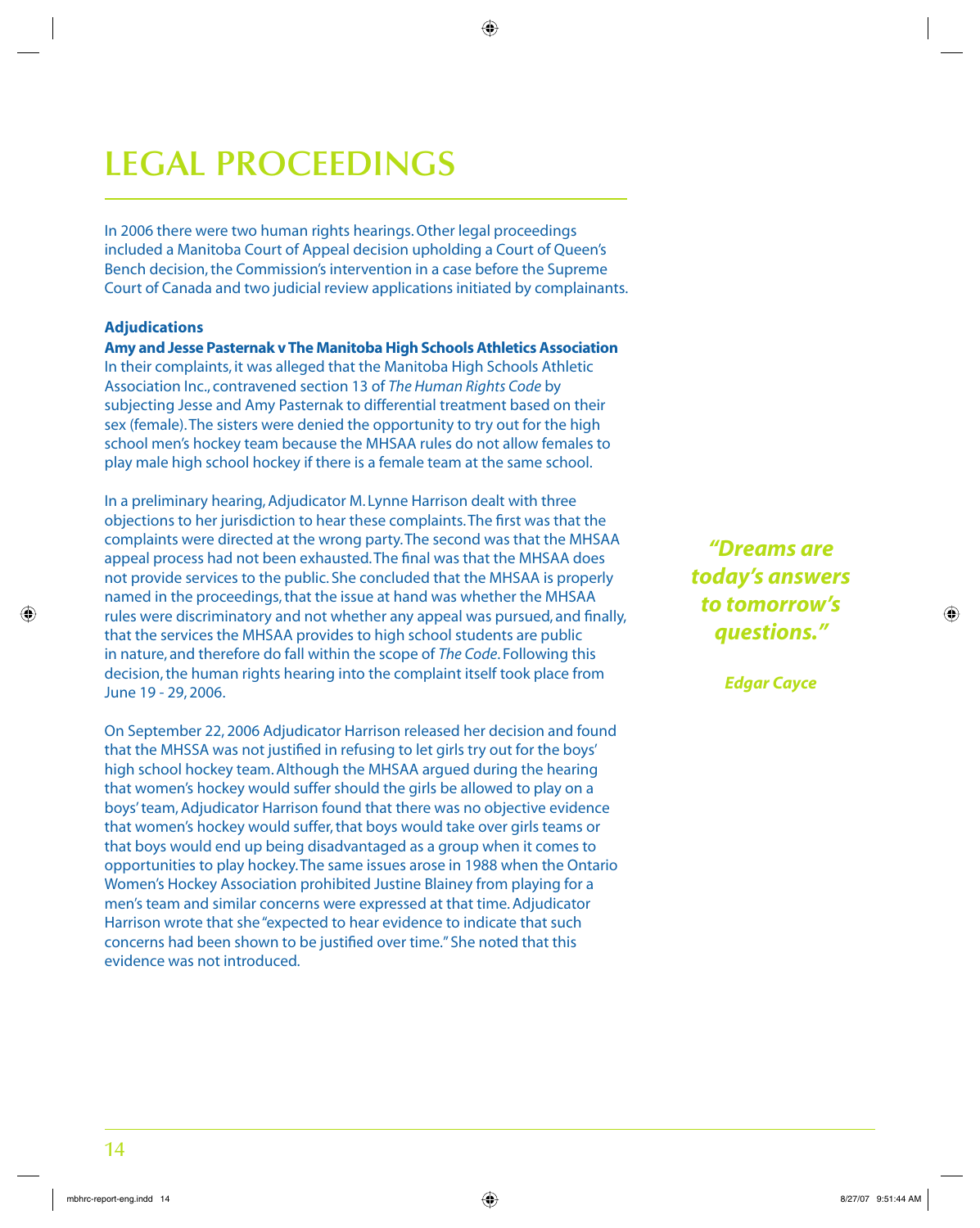In her decision Adjudicator Harrison found the girls had suffered sex discrimination because of the rule and that the Association had not succeeded in justifying its position. She ordered that the MHSAA remove its requirement that girls can only try out and play for the girls' hockey team if the school has a girls' hockey team, that Amy and Jesse Pasternak receive one-on-one coaching for loss of skills and one session of hockey camp appropriate to their age and skill, and that each receive a sum of \$3500.00 to compensate for injury to their dignity and self respect.

The Manitoba High School Sports Athletic Association has filed for judicial review regarding the decision.

#### **Hank Richard v the Brandon Youth Hockey Association**

In a ruling released on October 16, 2006, Adjudicator M. Lynne Harrison wrote that the Brandon Youth Hockey Association (BYHA) violated *The Code* when it refused to let an 11 year old boy play hockey for any of its teams, because his father, Hank Richard had an active human rights complaint against the organization. Mr. Richard's original human rights complaint, filed on behalf of his son against BYHA, alleged that his son had been discriminated against on the basis of his ancestry in the allocation of ice time during games. This original complaint was subsequently dismissed by the Manitoba Human Rights Board of Commissioners on the basis that there was insufficient evidence to support it. While it was still before the Commission however, the BYHA refused to let the boy play on any of its teams.

Adjudicator Harrison determined that the actions of the Brandon Youth Hockey Association amounted to reprisal under Section 20 of *The Human Rights Code*. Section 20 prohibits retaliation by denying another person a benefit, hurting that person in some way or threatening to do so, because that person has filed or may file a human rights complaint or otherwise participated in human rights processes.

Although the BYHA denied that its actions were based on reprisal, Adjudicator Harrison disagreed and ordered that the BYHA pay the sum of \$2,000.00 to Mr. Richard in trust for his son to compensate him for injury to dignity, feelings and self-respect. She also ordered that the BYHA refrain from refusing to register players, and from transferring players, on the basis of complaints under *The Human Rights Code.*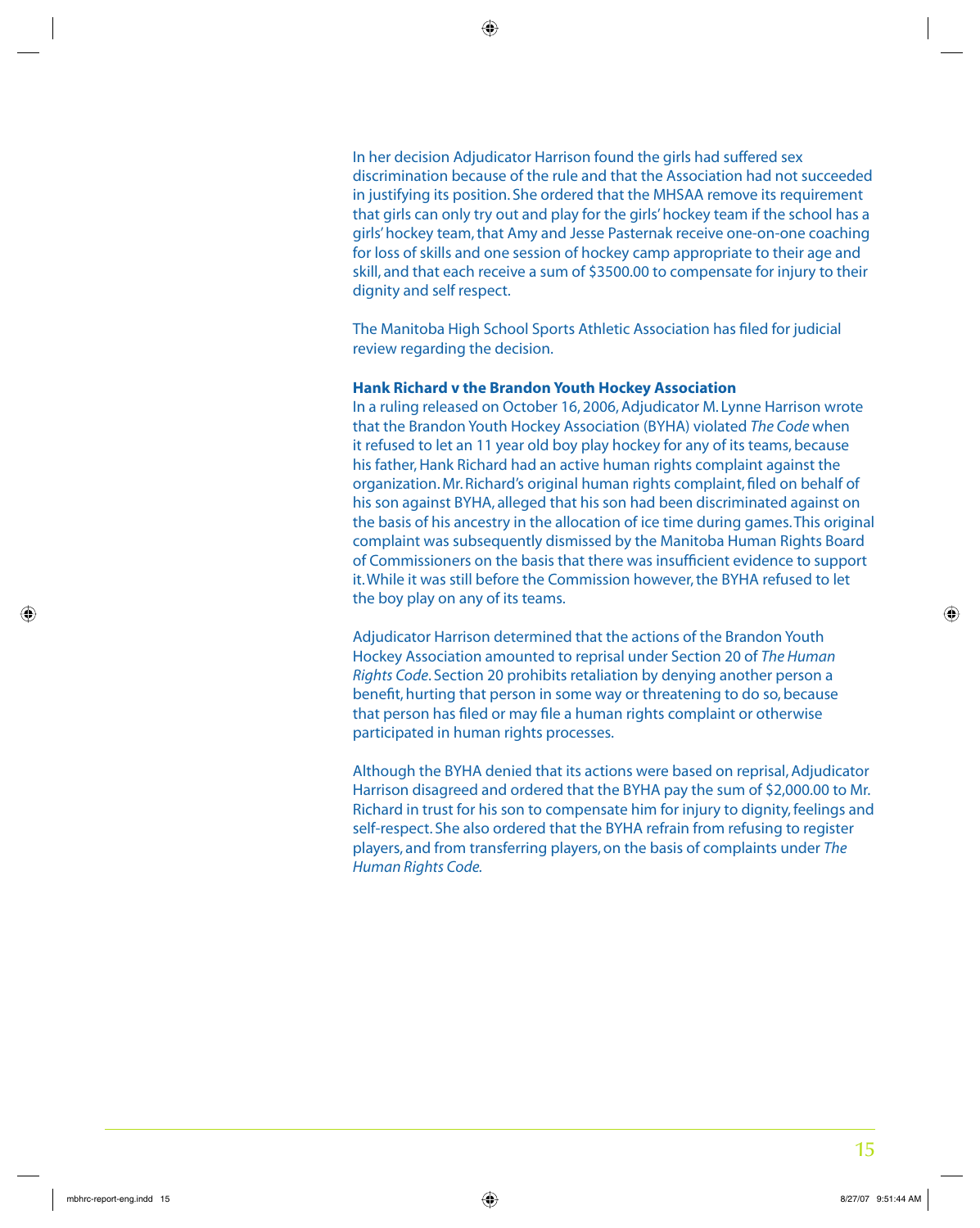#### **Manitoba Court of Appeal**

**Thorvaldson Care Homes Ltd. v the Manitoba Human Rights Commission**  The Manitoba Court of Appeal upheld a Court of Queen's Bench decision, which affirmed a finding of sexual harassment involving a female employee of a personal care home. In October 2005, Madame Justice Colleen Suche rejected the argument that the procedure followed by the adjudicator during the hearing of the complaint was unfair to the respondent. Thorvaldson Care Homes Ltd. filed an appeal of Madame Justice Suche's decision and raised the same procedural issues before the Manitoba Court of Appeal.

Thorvaldson Care Homes Ltd. had alleged that during the human rights hearing in March 2002, Adjudicator Arne Peltz relied on hearsay evidence and improperly proceeded when the Commission had failed to disclose certain documents. Madame Justice Colleen Suche had found that Adjudicator Peltz had taken care not to rely on hearsay evidence and that the Commission was not required by law to disclose all documents in its possession as long the respondent had sufficient information to know the case against it. Madame Justice Suche dismissed, with costs, the application for judicial review by Thorvaldson Care Homes. Her decision was appealed.

The Manitoba Court of Appeal heard the argument presented on behalf on Thovaldson Care Homes Ltd. again on October 13, 2006 and immediately dismissed it with costs, indicating that there was no merit to any of the grounds of appeal.

In his original decision, Adjudicator Peltz found that a female worker was sexually harassed by a co-worker while working at a personal care home and subsequently fired from her job. In his ruling, Adjudicator Peltz found that the caretaker of the personal care home subjected Jeanette Budge to sexual harassment and that management was aware of the problem and failed to take action.

Adjudicator Peltz had ordered that Thorvaldson Care Homes Ltd. pay Ms Budge 12 weeks wages plus \$4,000 in general damages for injury to dignity, feelings and self respect and that a harassment policy, acceptable to the Manitoba Human Rights Commission, be prepared and adopted. The Commission was also granted a monitoring order since the harasser was still employed at the home at the time.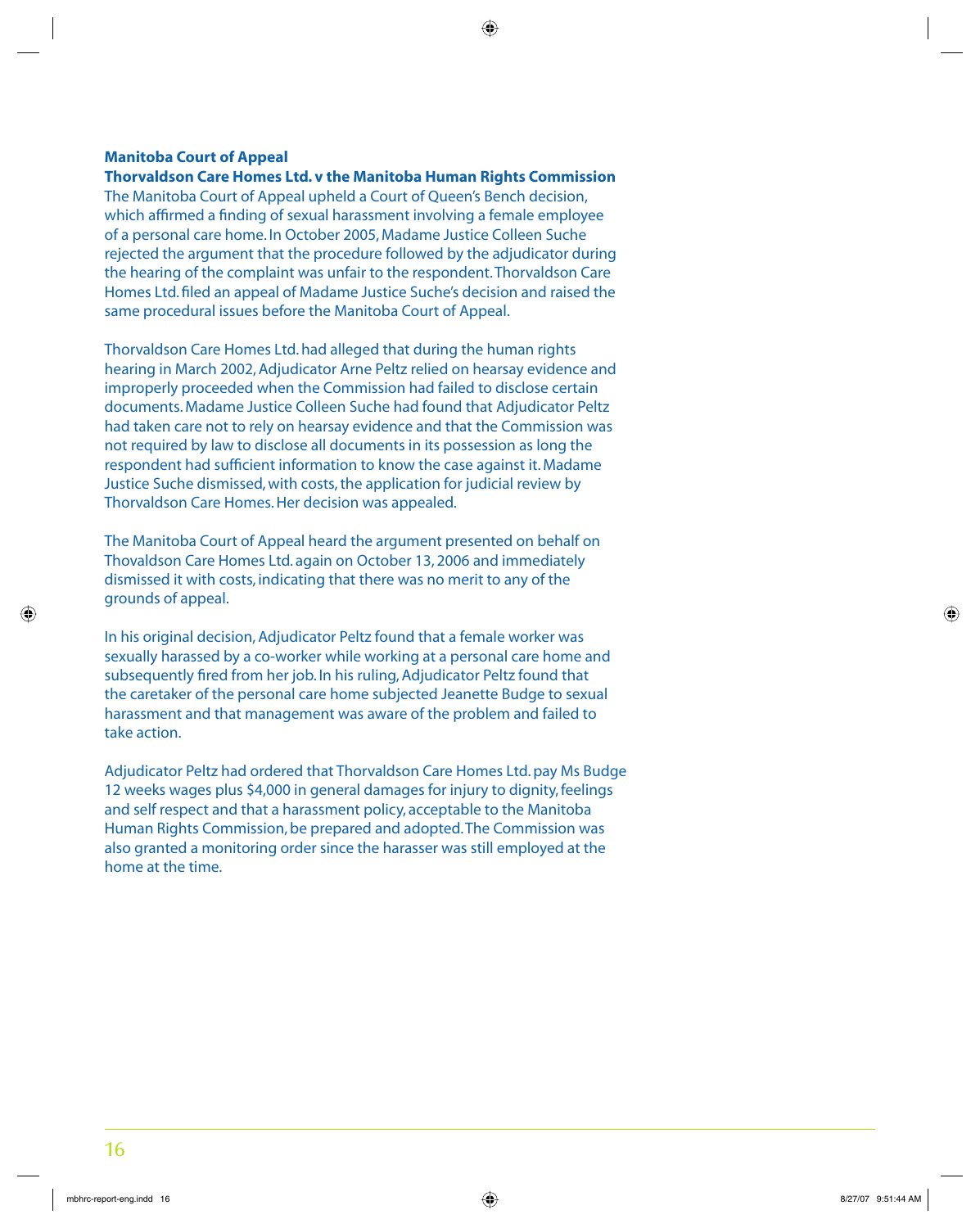### **Supreme Court of Canada Intervention**

#### **Council of Canadians with Disabilities v. Via Rail Canada Inc.**

In late 2000, VIA Rail paid \$29.8 million to purchase 139 "Renaissance" rail cars no longer required for overnight train service through the Channel Tunnel between England and France. These cars were inaccessible to persons with disabilities using personal wheelchairs. VIA saw the Renaissance cars as a unique opportunity to substantially increase the size of its fleet at a comparatively moderate cost. The Council of Canadians with Disabilities (CCD) applied to the Canadian Transportation Agency complaining that many features of the Renaissance cars constituted undue obstacles to the mobility of persons with disabilities. Making its way through the courts, the case went before the Supreme Court of Canada in 2006.

The Commission, with its counterpart in Saskatchewan, was granted intervener status and argued that human rights principles must be applied and applied consistently, by all government agencies entrusted to protect them.

In its written submission, the Prairie-based commissions noted that human rights principles can be applied in a flexible manner that responds to a unique context. The commissions also emphasized that service providers have an obligation to engage in an appropriate process to assess accommodation issues for people with disabilities, including the obligation to gather concrete information of any cost, safety or other hardships that they later allege prevent them from implementing measures to ensure equal access to their service.

#### **Judicial Review**

Two complainants filed for judicial review after their cases were dismissed by the Board of Commissioners.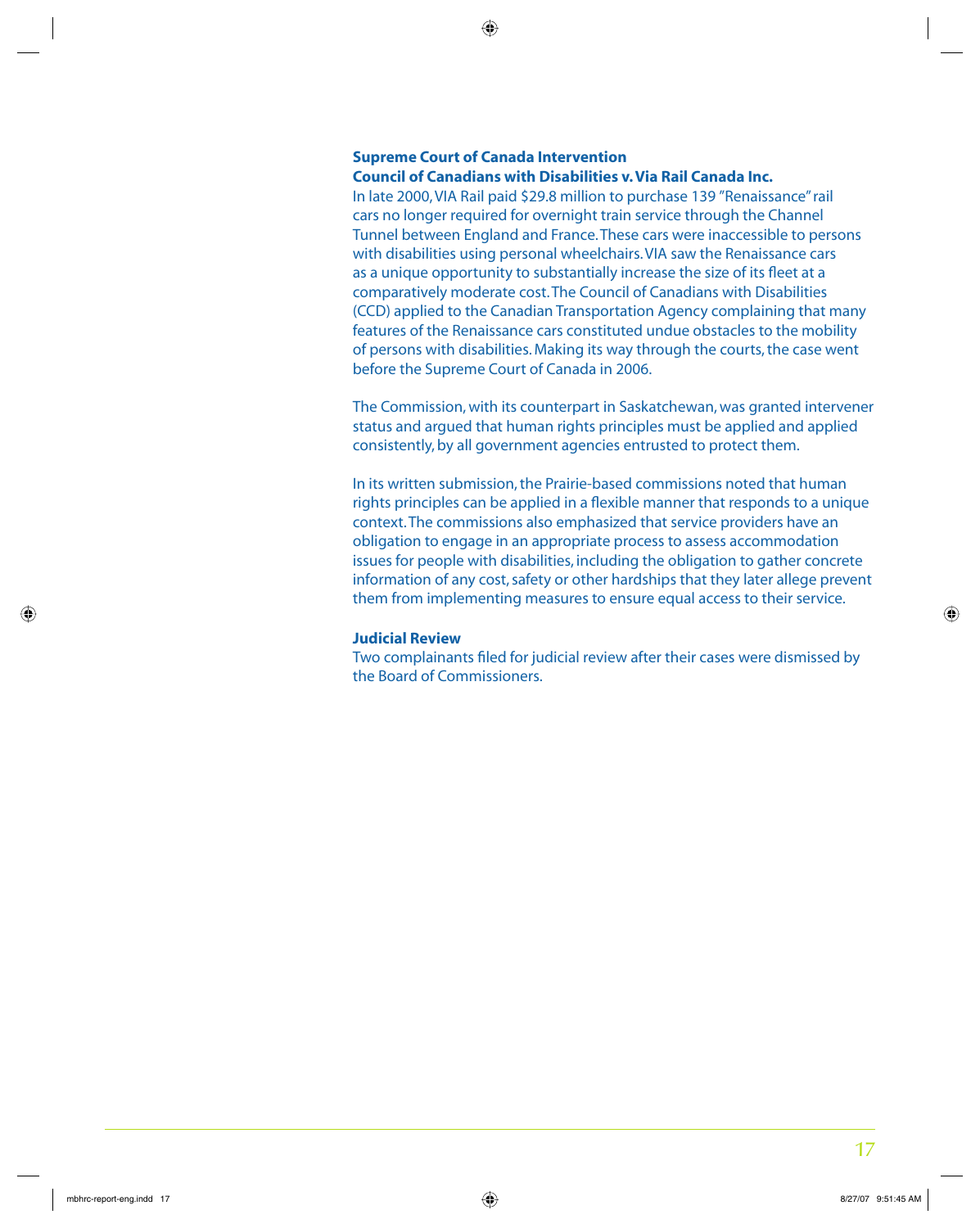# **RAISING AWARENESS**

The Commission continues to fulfill its mandate concerning education and promotion of human rights. *The Code* states that "it is important that educational programs assist Manitobans to understand all their fundamental rights and freedoms as well as their corresponding duties and responsibilities to others." Although resources to accomplish this remain limited, it has advanced understanding by sustaining its outreach activities, public presentations, education workshops, youth conferences, round table discussions and new publications.

As a result of the intense media coverage surrounding the human rights hearing Pasternaks v The Manitoba High Schools Athletic Association, the Commission recognized the need to clarify its role in the adjudication process as well as in the enforcement and promotion of human rights in the province. A *Guide to a Human Rights Hearing* was written and widely distributed to the media.

The partnership with the Office of the Ombudsman and the Children's Advocate resulted in a fourth *Rights of Youth* publication, *Criminal Justice*. The publication of the next four topics is expected early in 2007.

The number of employment seminars was increased and a new lunch time session *Bites and Rights* Series, was introduced. Approximately 700 people registered for workshops, which were held in Winnipeg, Brandon and Thompson. Outreach presentations about human rights protections and the commission were delivered to an additional 2000 people.

The Commission's three youth conferences for senior level students continue to be successful. Since their inception in 2001, the Commission has reached almost 2000 students through its youth conferences.

The Commission also provided information booths at such events as Gay Pride, Brandon Career Symposium, International Women's Day and Law Day.

#### **Manitoba Human Rights Commitment and Youth Awards**

With its valued partners, The Canadian Human Rights Commission and The Manitoba Association for Rights and Liberties, The Manitoba Human Rights Commission once again hosted the International Human Rights Day Award Luncheon in December. This year's Commitment Award recognized work that encouraged youth awareness and involvement in human rights. The Dr. Sybil Shack Memorial Manitoba Human Rights Youth Award acknowledged work that has an impact on the advancement of human rights as guaranteed in the *Canadian Charter of Rights and Freedom* and human rights legislation.

*"Education should not be the fi lling of a pail, but the lighting of a fi re."* 

*William Butler Yeats*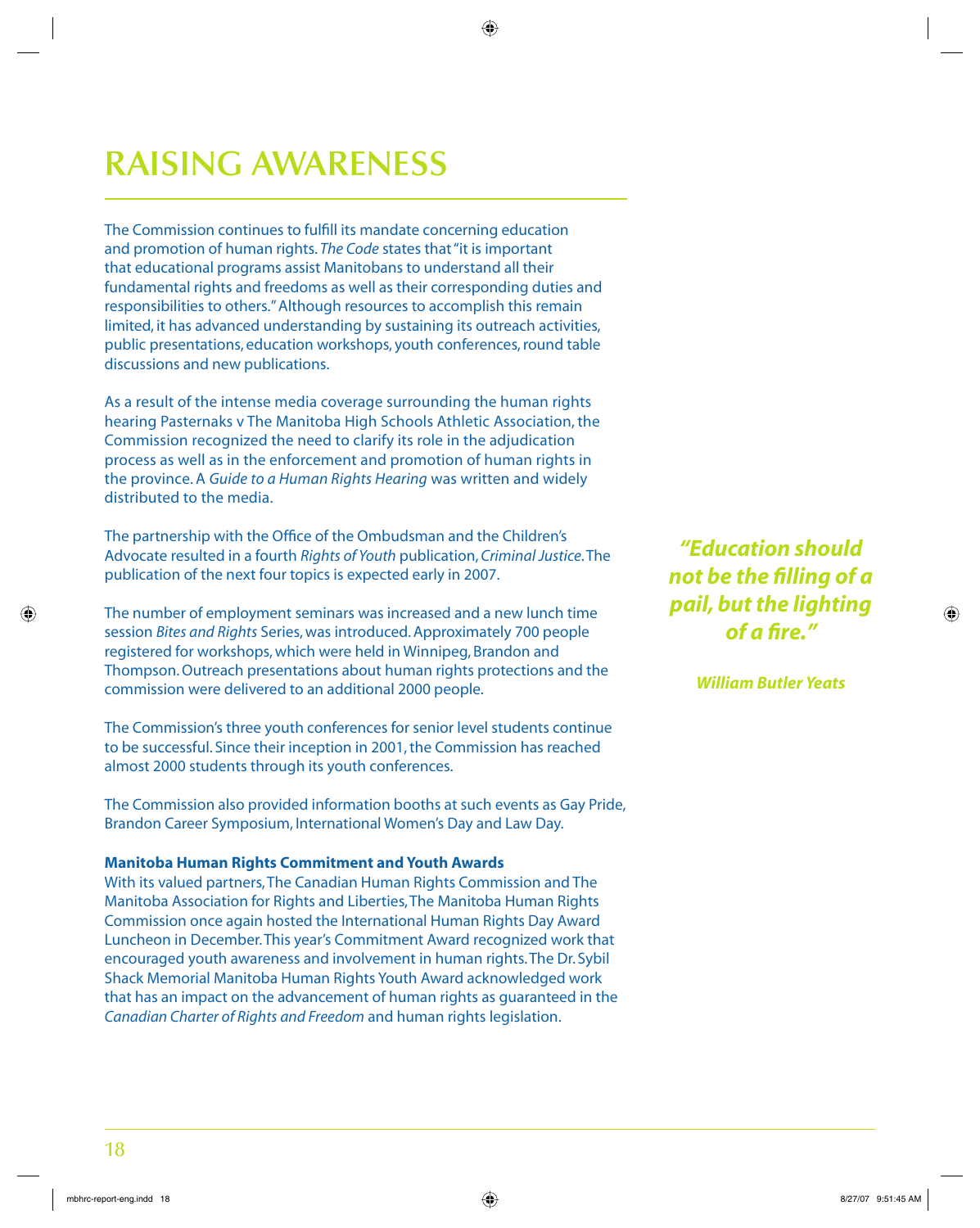The 2006 recipient of Annual Manitoba Human Rights Commitment Award was Chuck Duboff, an English teacher and the founder of the Maples Collegiate Unity Group, which for twelve years has been devoted to the elimination of racism in its school and community.

The 2006 recipient of the Sybil Shack Memorial Manitoba Human Rights Youth Award was seventeen year old Tasha Spillett, who has an outstanding record of involvement with human rights activities and is a founding member of the United Against Racism Aboriginal Youth Circle.

#### **Racialized Communities and Police Services Project (RCAPS)**

The Commission announced the establishment of the Racialized Communities and Police Services Project, a partnership with researchers from the University of Winnipeg, to examine concerns brought to the Commission about police services to Aboriginal residents of a Winnipeg neighbourhood.

The Project's focus includes police services to both Aboriginal residents and members of other racialized communities in Winnipeg. The term "racialized communities" is used instead of terms such as "visible minorities", "persons of colour" or "non-white".

A roundtable discussion was held on the topic of bias free policing and 30 representatives from nearly 20 community groups, neighbourhood associations, the University of Winnipeg and the Winnipeg Police Service attended.

The RCAPS Project Committee is made up of representatives of the University of Winnipeg and the Manitoba Human Rights Commission. University of Winnipeg representatives include Dr. Sandra Kirby, Chair of the Department of Sociology, Dr. Mary Young, Director of Aboriginal Student Services and Helmut-Harry Loewen, Faculty Member of the Department of Sociology.

The RCAPS Project Committee is developing a number of project proposals to help identify any problems in the provision of policing services to Aboriginal and visible minority communities, and to assist in developing strategies that support bias-free policing services. Three community consultations are planned for the spring of 2007.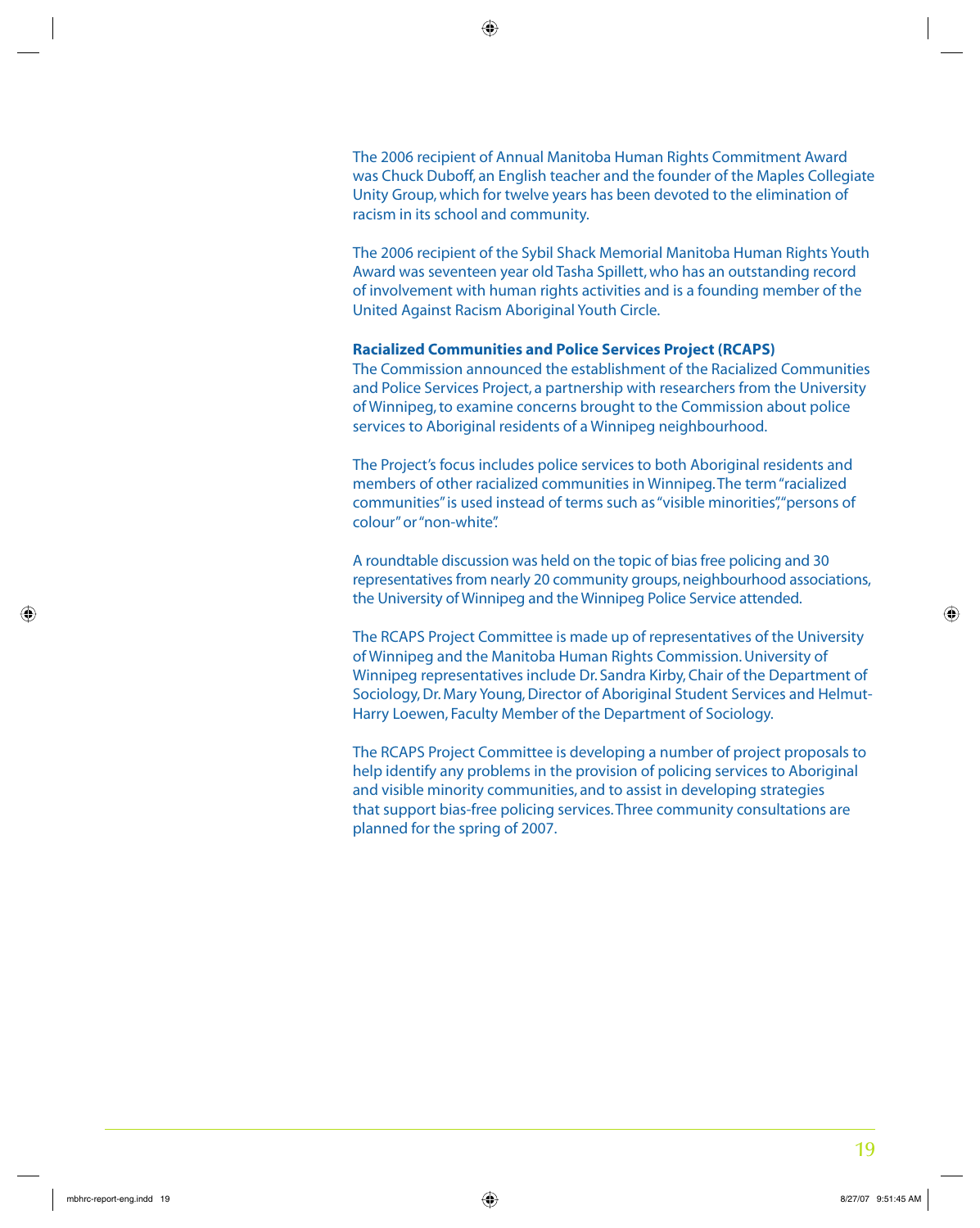# **COMMISSIONERS**

#### **Chairperson**

**Janet Baldwin** has an LL.B degree from the University of London, and did graduate work at the University of Warsaw, Poland, and the University of Illinois (LL.M). She taught law at the University of Manitoba for 31 years. She also served as Chair of the President's Advisory Council on Women and as the Director of the Women's Secretariat, and revised the University's sexual harassment policy. She has been Chairperson of the Manitoba Human Rights Commission since 2001. She is a Past President of the Canadian Association of Statutory Human Rights Agencies, and a member of the Local Advisory Board to the University of Winnipeg's Global College. Janet is married and has two daughters.

#### **Vice-Chairperson**

**Jerry Woods** is a proud member of the Couchiching First Nation and sits as Vice-Chair of the Manitoba Human Rights Commission and hosts all the Commission's youth conferences. His background in the labour movement and his expertise as a negotiator serve him well as a strong advocate for Aboriginal employment and human rights issues. He continues to work in the community as an activist and strives for equitable outcomes with a dedication to improving the quality of life for all people. Jerry's passion is golf, and his joy is his family - wife Cathy, their six children, and eight grand children.

#### **Commissioners**

**Yvonne Peters** has a Bachelor of Arts and a Bachelor of Law from the University of Saskatchewan and a Bachelor of Social Work from the University of Regina. She practices equality rights law in Winnipeg, providing legal consultation and advice to unions, community groups, human rights organizations, the corporate sector and governments. Her community work includes serving on the Council of the Manitoba Bar Association, the Board of Directors of the Canadian Women's Health Network and chairing the Human Rights Committee of the Council of Canadians with Disabilities.

**Fausto Yadao** is the former Dean of Student Affairs at Red River College. He was also the Director of Regional Centres and Distance Education. In 1990, he led the Red River College Task Force on Services to Aboriginal and Multicultural Communities. Fausto is a former Vice-President of the Philippine-Canadian Centre of Manitoba and is a past Commander of the Order of the Knights of Rizal, a community service organization within Winnipeg's Filipino community. He is a recipient of the Golden Jubilee Medal for community service. Fausto has two daughters and a grandson.

*"People are pretty much alike. It's only that our differences are more susceptible to defi nition than our similarities."* 

*Linda Ellerbee*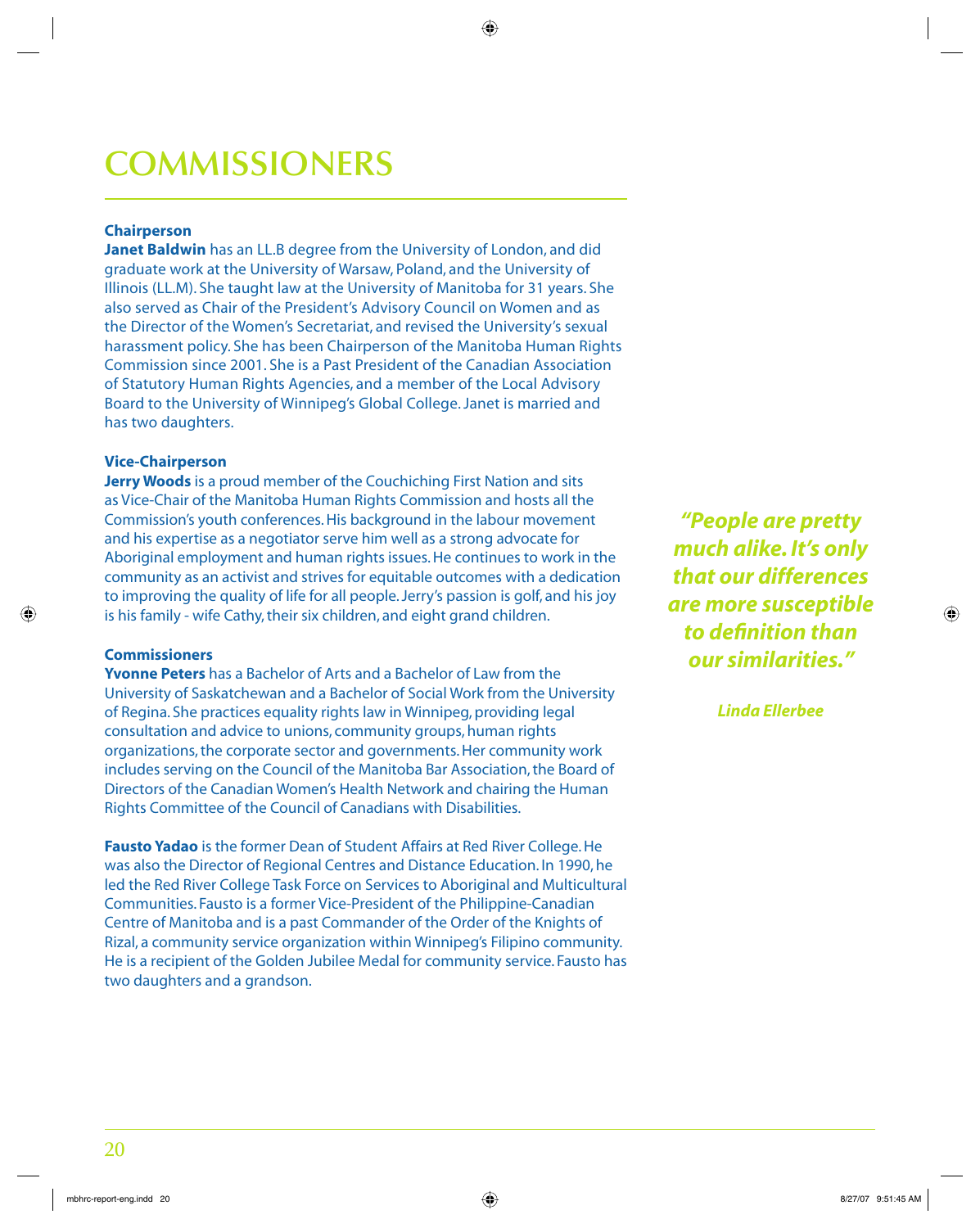**Robin Dwarka** is the Director of Administration for Legal Aid Manitoba. She is a Certified Management Accountant (CMA) and has a Bachelor of Commerce (Honours) from the University of Manitoba. Robin is a founding member of the Manitoba Pan Handlers, a local steel band. Currently, she is active in the Caribbean community primarily through the building sub-committee of the Council of Caribbean Organizations of Manitoba and The Caribbean Folklorama Pavilion. Robin is a board member of the Manitoba Association for Rights and Liberties (MARL) and is currently its Treasurer.

**Elliot Leven** is a lawyer by profession and his preferred areas of practice are labour and employment law and Aboriginal law. He is an active member of Winnipeg's gay and Jewish communities. He is the Immediate Past President of Camp Massad of Manitoba, a board member of the Community Unemployed Help Centre, a member of the Law Society of Manitoba's Admissions and Education Committee, and a member of the Winnipeg Folk Festival's Communications Committee.

**Sheena Rae Reed** was born and raised in Flin Flon and her love of the North resulted in her returning to her hometown after receiving her Arts Degree from the University of Manitoba and studying two years of law. Once she returned to Flin Flon, she began working in social services and today she works with Child and Family Services. For the last seventeen years Sheena has coached girls' gymnastics and has been involved in Big Brothers/Big Sisters. She is also a board member of the Northern Women's Resource Centre in Flin Flon, the President of the Flin Flon Friendship Centre's Board of Directors and the President of the Manitoba Association of Friendship Centres.

**M.V. Naidu** has been a political science professor at Brandon University and was recently awarded the status of Professor Emeritus. He is the recipient of many honours such as the Canadian government's citation for Citizenship and the Fulbright Scholarship grant. He founded the West Manitoba Multicultural Council, the Citizen's Committee for Medicare and the Civic Affairs Association of Brandon. He is also the past president of the Canadian Peace Research and Education Association and the Canadian Asian Studies Association. Professor Naidu was recently invited to the University of Rajasthan (Jaipur, India) for eight months and Dehli University for one-year, as a visiting Political Science Professor. He is editor of Peace Research, the Canadian Journal of Peace studies.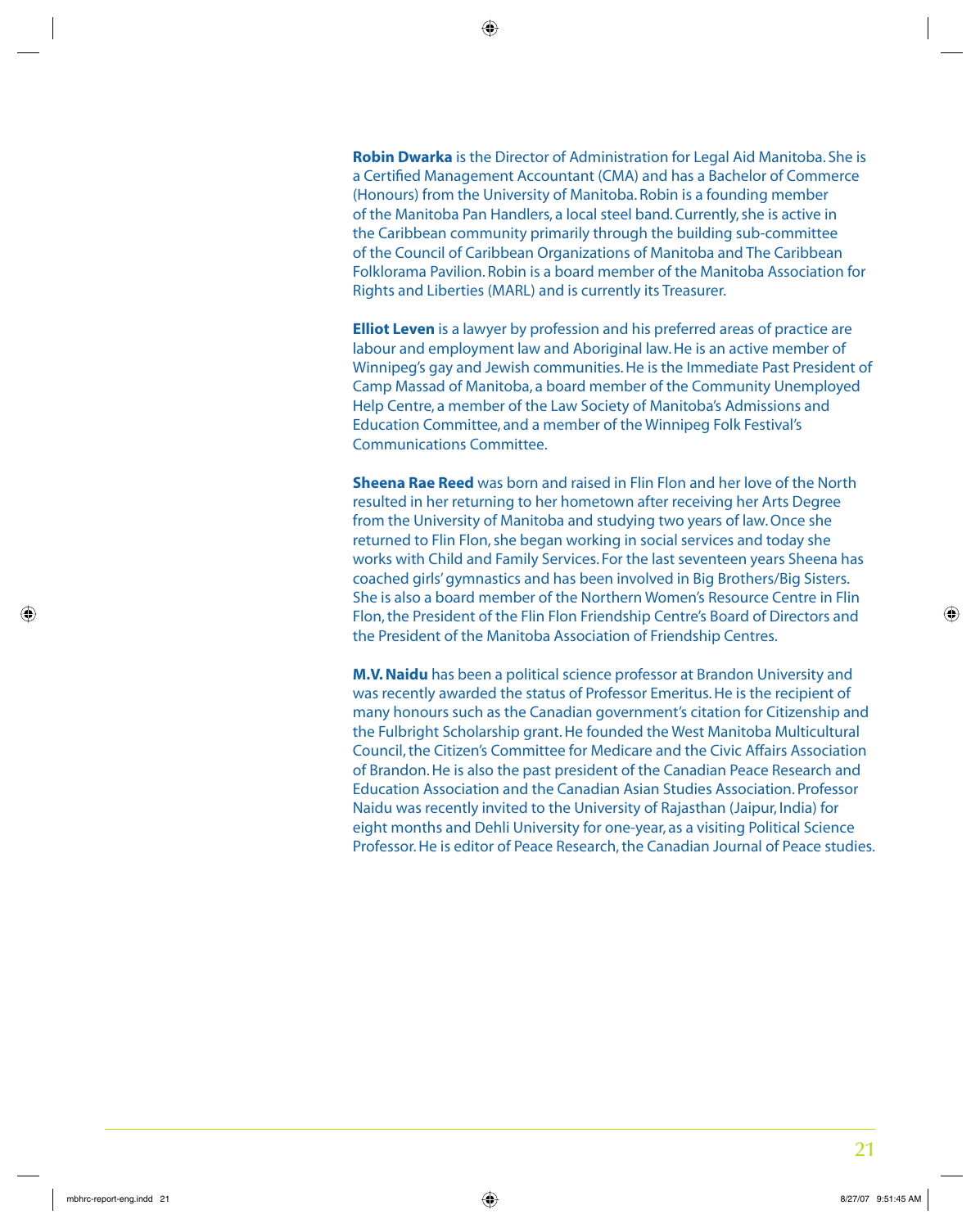**Ajit Kaur Deol, O.M.** is an educator, a committed activist and forward thinking multicultural leader. She was a teacher at Edward Schreyer High School in Beausejour and Maples Collegiate in Winnipeg for many years. Ajit is credited with developing the Caroline McMorland School for the mentally disabled in Ontario. She has been on the Board of Directors of countless organizations and is currently a member of the Advisory Committee Punjab Foundation and a member on the Cabinet Committee on Agencies, Boards and Commissions. She is also a member of the Manitoba Citizenship Council, and a Director on the Board of the Seven Oaks School Education Scholarship Foundation and Seven Oaks General Hospital Foundation.

**Mzilikazi (Mzi) Ndlovu** was born and raised in Matshetsheni Tribal Trust Land, a reserve community near the town of Gwanda in Zimbabwe. After arriving in Winnipeg, he studied at the University of Winnipeg to pursue a liberal arts education, where he was instrumental in the *Food Bank* and *Safe Walk* Program initiatives and elected Vice President of the African Student Association. For many years he produced and hosted *The African Summit* on CKUW, the community radio station at the University of Winnipeg. He has freelanced for CBC, the Society for Manitobans with Disabilities and the Manitoba Association for Rights and Liberties. Mzilikazi currently works for Winnipeg Child and Family Services.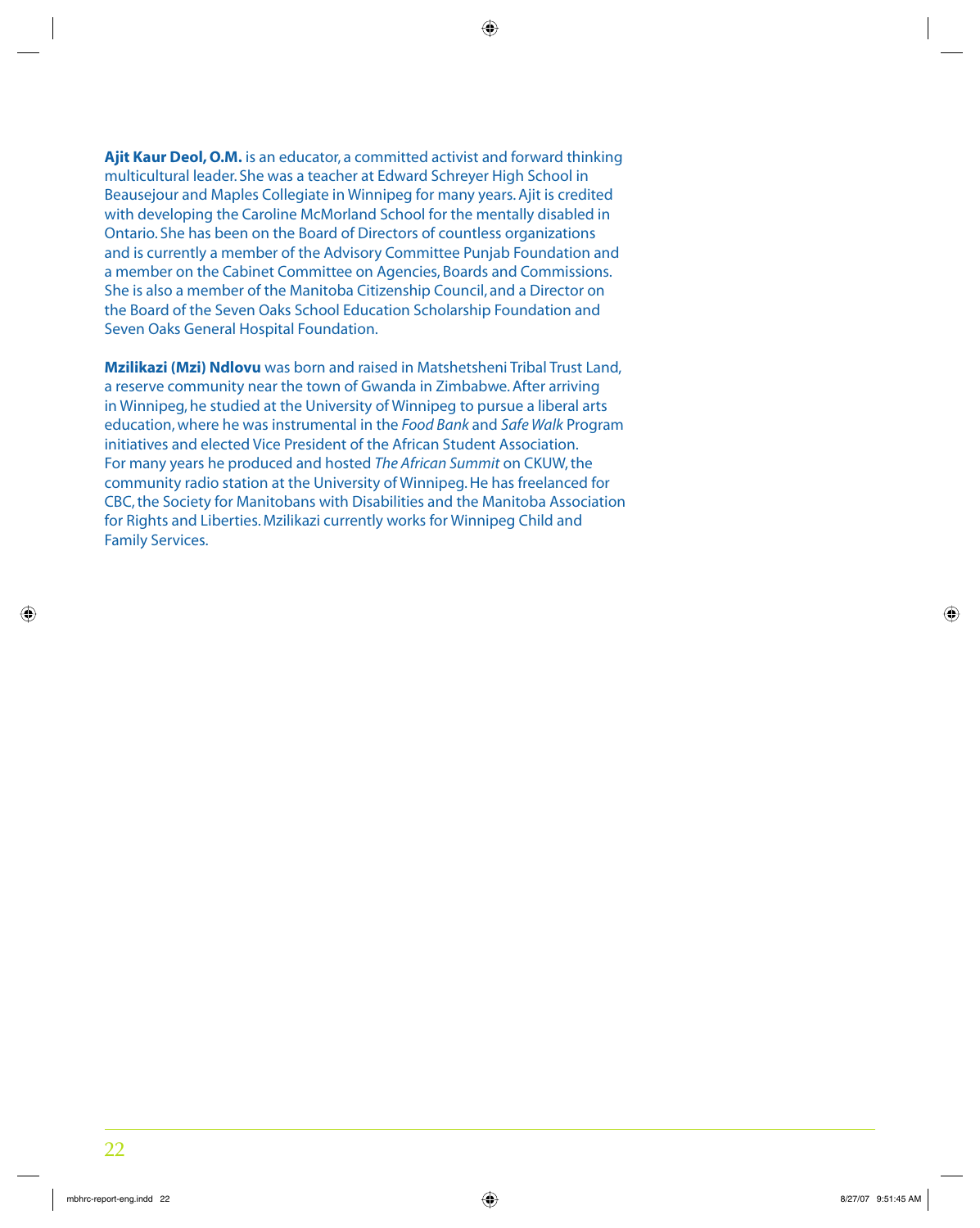# **MANITOBA HUMAN RIGHTS COMMISSION**

## **Organization Chart 2006**

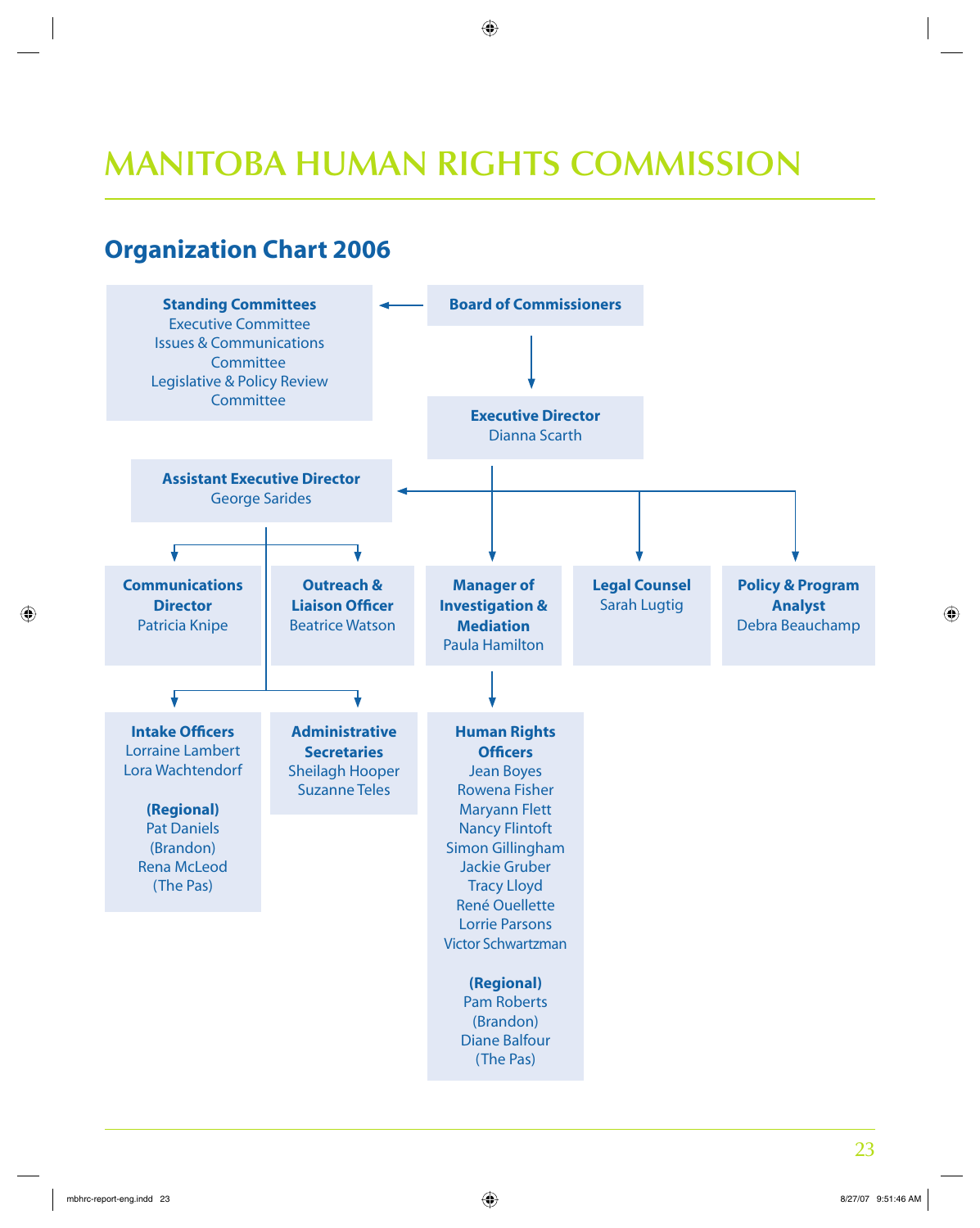# **STATISTICS**

### **Complaints Filed**



### **Number of Complaints**

| Year | <b>Formal Complaints</b> | <b>Total Complaints</b><br>(Includes Pre-Complaints) |
|------|--------------------------|------------------------------------------------------|
| 1990 | 245                      | n/a                                                  |
| 1991 | 265                      | n/a                                                  |
| 1992 | 216                      | n/a                                                  |
| 1993 | 149                      | n/a                                                  |
| 1994 | 150                      | n/a                                                  |
| 1995 | 169                      | n/a                                                  |
| 1996 | 218                      | n/a                                                  |
| 1997 | 231                      | 308                                                  |
| 1998 | 177                      | 262                                                  |
| 1999 | 175                      | 252                                                  |
| 2000 | 261                      | 319                                                  |
| 2001 | 241                      | 329                                                  |
| 2002 | 229                      | 319                                                  |
| 2003 | 274                      | 336                                                  |
| 2004 | 260                      | 382                                                  |
| 2005 | 223                      | 287                                                  |
| 2006 | 297                      | 342                                                  |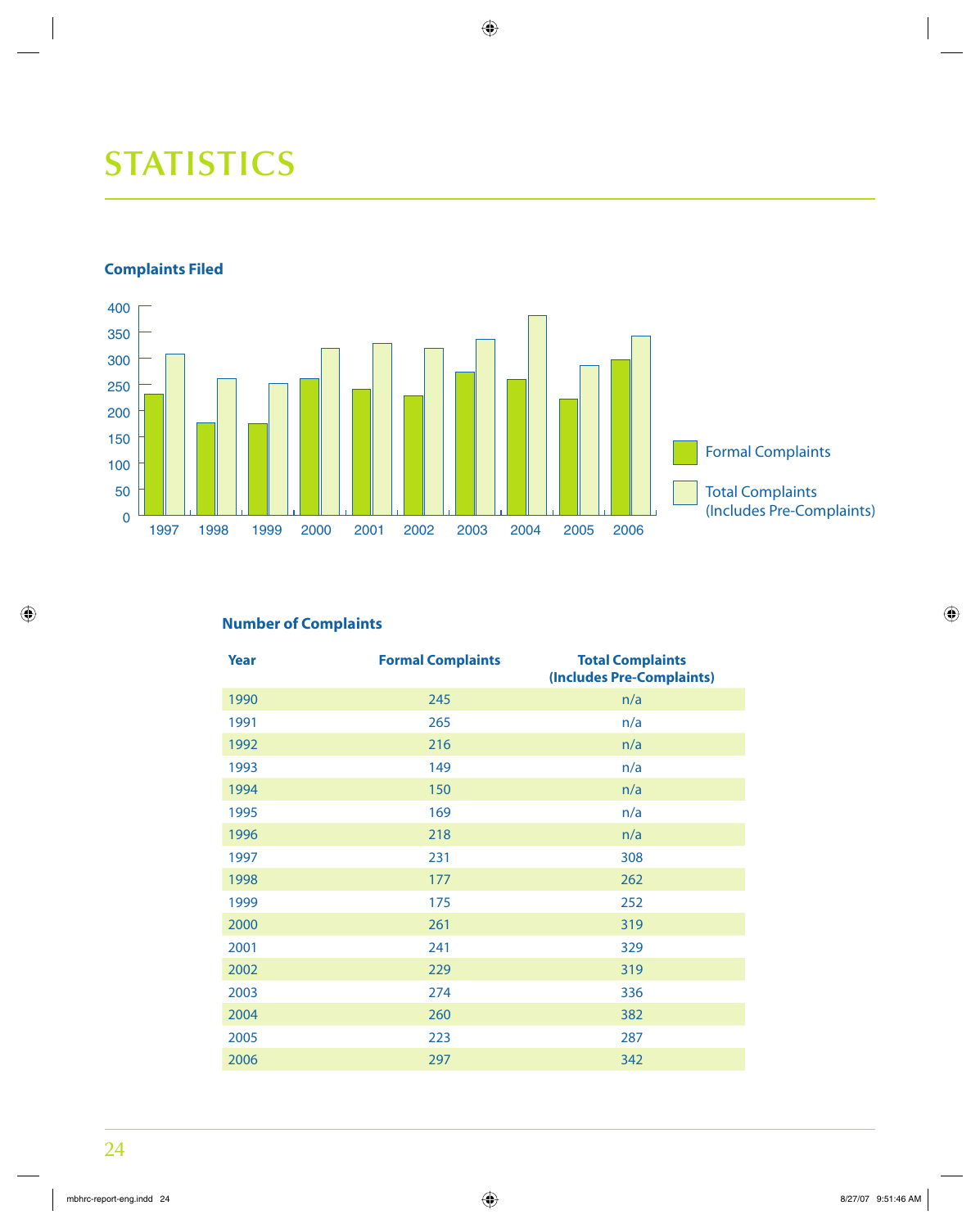





### **Total Complaints Registered = 297**

### **Files Closed by Grounds in 2006**

| <b>Area</b>                                    | <b>Pre-complaint</b><br><b>Resolution</b> | <b>Pre-Board</b><br><b>Settlements</b> | Withdrawn /<br><b>Abandoned</b> | <b>Dismissed by</b><br><b>Board</b> | <b>Terminated /</b><br><b>Offer Found</b><br><b>Reasonable</b> | <b>Settled</b><br><b>By Board</b><br><b>Directed</b><br><b>Mediation</b> | <b>Referred to</b><br><b>Adjudication</b> | <b>Settled</b><br><b>Prior to</b><br><b>Adjudication</b> |
|------------------------------------------------|-------------------------------------------|----------------------------------------|---------------------------------|-------------------------------------|----------------------------------------------------------------|--------------------------------------------------------------------------|-------------------------------------------|----------------------------------------------------------|
| Age                                            | $\overline{4}$                            | $\overline{4}$                         | 5                               | 8                                   | $\overline{0}$                                                 | $\overline{2}$                                                           | $\overline{2}$                            | $\mathbf{0}$                                             |
| Ancestry                                       | 6                                         | 3                                      | $\overline{7}$                  | 22                                  | $\mathbf 0$                                                    | $\overline{2}$                                                           | $\mathbf 0$                               | $\mathbf 0$                                              |
| <b>National Origin</b>                         | $\overline{1}$                            | $\overline{2}$                         | $\overline{2}$                  | $\mathbf{0}$                        | $\overline{0}$                                                 | $\overline{2}$                                                           | $\mathbf{0}$                              | $\mathbf{0}$                                             |
| <b>Ethnic Origin</b>                           | $\mathbf 0$                               | $\mathbf 0$                            | $\mathbf 0$                     | $\mathbf{1}$                        | $\mathbf 0$                                                    | $\mathbf 0$                                                              | $\mathbf 0$                               | $\mathbf 0$                                              |
| <b>Disability</b>                              | 15                                        | 33                                     | 23                              | 39                                  | 2 <sup>1</sup>                                                 | 13                                                                       | $\mathbf{1}$                              | $\overline{3}$                                           |
| Marital/Family                                 | $\mathbf 0$                               | 3                                      | 3                               | 6                                   |                                                                | $\mathbf{1}$                                                             | $\mathbf 0$                               | $\mathbf 0$                                              |
| <b>Political Belief</b>                        | $\overline{0}$                            | $\overline{0}$                         | $\mathbf{1}$                    | $\overline{0}$                      | $\overline{0}$                                                 | $\mathbf{0}$                                                             | $\overline{0}$                            | $\mathbf{0}$                                             |
| Religion                                       | $\mathbf{1}$                              | $\overline{2}$                         | 5                               | 6                                   | $\mathbf 0$                                                    | $\mathbf 0$                                                              | $\mathbf 0$                               | $\mathbf 0$                                              |
| Sex (including<br>Pregnancy)                   | 14                                        | 18                                     | 6                               | 24                                  | $\overline{0}$                                                 | 6                                                                        | $\overline{2}$                            | 8                                                        |
| Gender<br><b>Determined</b><br>Characteristics | $\mathbf 0$                               | $\overline{0}$                         | $\mathbf 0$                     | $\mathbf 0$                         | $\mathbf 0$                                                    | $\mathbf 0$                                                              | $\mathbf 0$                               | $\mathbf 0$                                              |
| <b>Sexual</b><br><b>Orientation</b>            | $\overline{0}$                            | $\overline{2}$                         |                                 | $\overline{1}$                      | $\overline{0}$                                                 | $\overline{0}$                                                           | $\overline{0}$                            | $\overline{1}$                                           |
| Source of<br>Income                            | $\overline{2}$                            | $\Omega$                               | $\mathbf 0$                     | $\overline{2}$                      | $\mathbf{0}$                                                   | $\mathbf 0$                                                              | $\mathbf 0$                               | $\mathbf 0$                                              |
| Other                                          | $\overline{2}$                            | $\mathbf{1}$                           | $\overline{2}$                  | 5                                   | $\overline{0}$                                                 | $\mathbf{0}$                                                             | $\overline{2}$                            | $\mathbf{0}$                                             |
| <b>TOTALS</b>                                  | 45                                        | 68                                     | 55                              | 114                                 | 3                                                              | 26                                                                       | $\overline{7}$                            | 12                                                       |

**Total Complaints by Grounds 2006 330**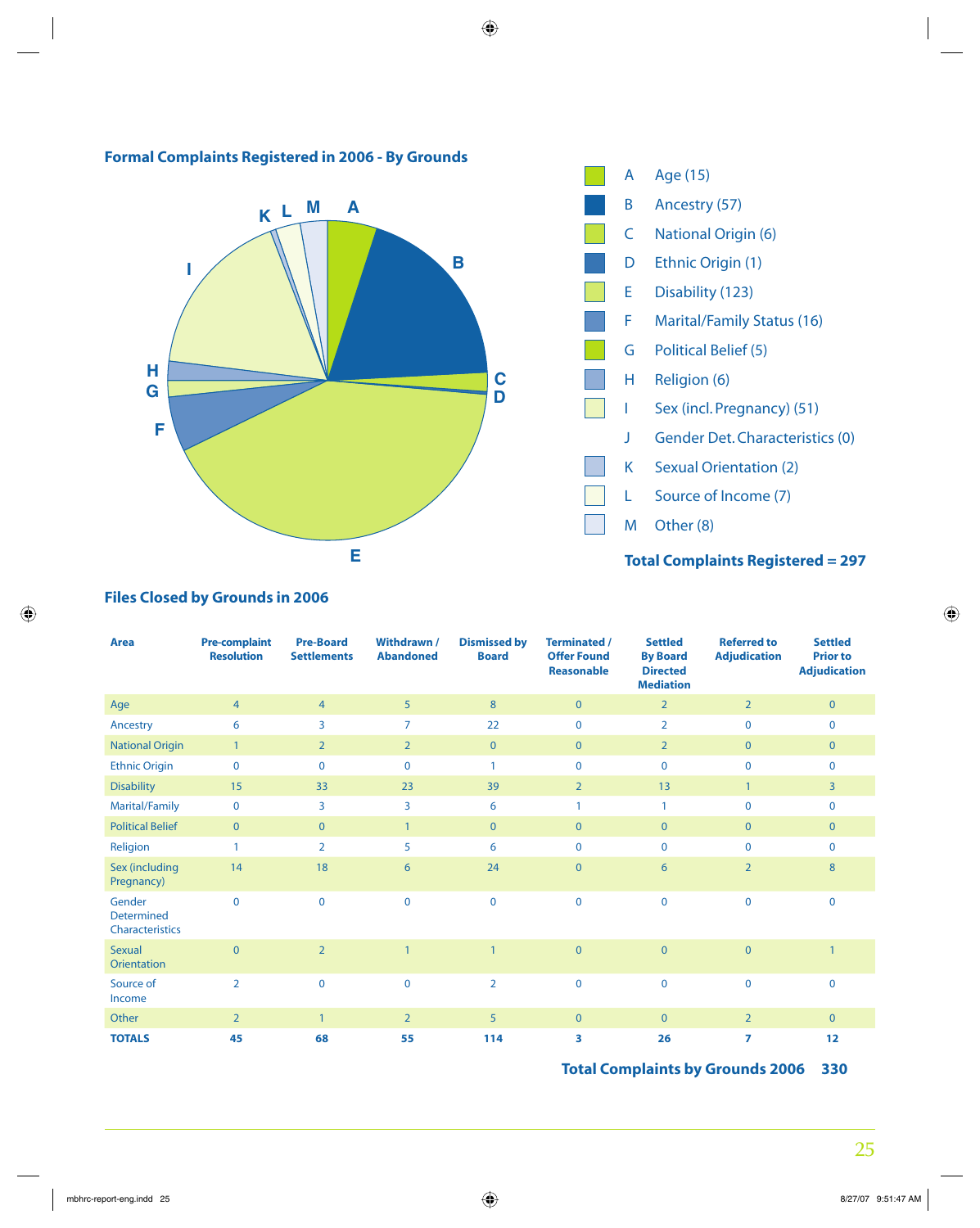### **Formal Complaints Registered in 2006 - By Area**



### **Files Closed by Area in 2006**

| Area            | <b>Pre-complaint</b><br><b>Resolution</b> | <b>Pre-Board</b><br><b>Settlements</b> | Withdrawn /<br><b>Abandoned</b> | <b>Dismissed by</b><br><b>Board</b> | Terminated /<br><b>Offer Found</b><br><b>Reasonable</b> | <b>Settled</b><br><b>By Board</b><br><b>Directed</b><br><b>Mediation</b> | <b>Referred to</b><br><b>Adjudication</b> | <b>Settled</b><br><b>Prior to</b><br><b>Adjudication</b> |
|-----------------|-------------------------------------------|----------------------------------------|---------------------------------|-------------------------------------|---------------------------------------------------------|--------------------------------------------------------------------------|-------------------------------------------|----------------------------------------------------------|
| <b>Services</b> | 8                                         | $\overline{4}$                         | 11                              | 29                                  | $\overline{0}$                                          | $\overline{4}$                                                           | $\mathbf{0}$                              | 3                                                        |
| Employment      | 30                                        | 64                                     | 40                              | 75                                  | 3                                                       | 18                                                                       |                                           | 9                                                        |
| Contracts       | $\overline{0}$                            | $\Omega$                               | $\Omega$                        | $\mathbf{0}$                        | $\overline{0}$                                          | $\overline{0}$                                                           | $\mathbf{0}$                              | $\mathbf{0}$                                             |
| Housing         |                                           | $\mathbf{0}$                           | 4                               | 9                                   | $\mathbf{0}$                                            | 4                                                                        | $\mathbf{0}$                              | $\Omega$                                                 |
| Other           | $\overline{0}$                            | $\overline{0}$                         | $\mathbf{0}$                    |                                     | $\overline{0}$                                          | $\overline{0}$                                                           | $\mathbf{0}$                              | $\mathbf{0}$                                             |
| <b>TOTALS</b>   | 45                                        | 68                                     | 55                              | 114                                 | 3                                                       | 26                                                                       |                                           | 12                                                       |

**Total Complaints by Area 2006 330**